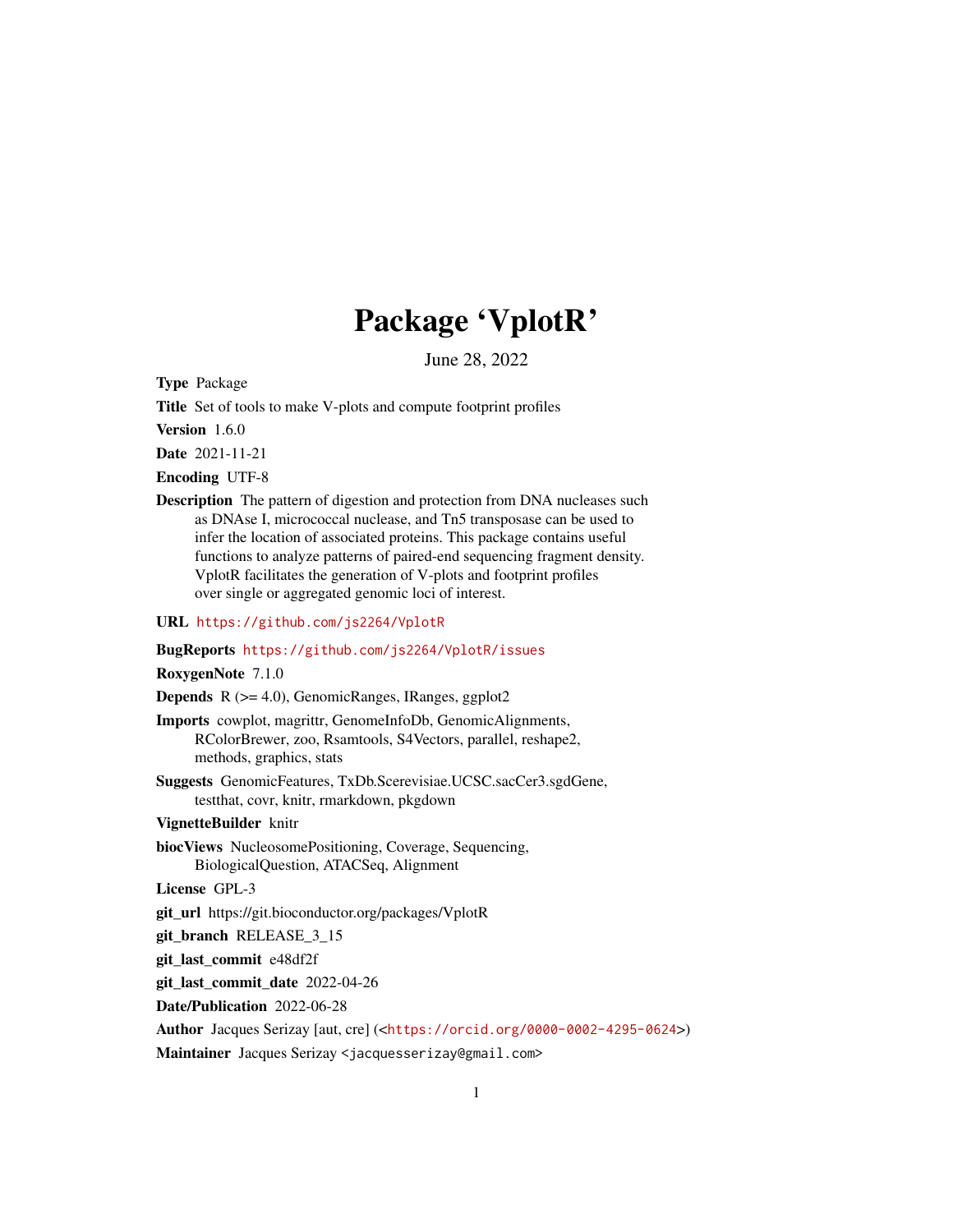# <span id="page-1-0"></span>R topics documented:

|                  | $\overline{2}$ |
|------------------|----------------|
|                  | 3              |
|                  | $\overline{4}$ |
|                  | $\overline{4}$ |
|                  | 5              |
|                  | 5              |
|                  | 6              |
|                  | $\overline{7}$ |
|                  | $\overline{7}$ |
|                  | 8              |
| importPEBamFiles | 9              |
|                  | <b>10</b>      |
|                  | <b>10</b>      |
|                  | <sup>11</sup>  |
|                  | 12             |
|                  | 13             |
|                  | 13             |
|                  | 14             |
|                  | 15             |
|                  | <sup>16</sup>  |
|                  | 17             |
|                  | 18             |
|                  | 19             |
|                  | 21             |
|                  | 22             |
|                  | 23             |
|                  | 23             |
|                  | 24             |
|                  | 25             |
|                  |                |
|                  |                |
|                  | 29             |
|                  |                |

ABF1\_sacCer3 *ABF1\_sacCer3*

# Description

Genomic loci with a REB1 binding motifs according to http://jaspar.genereg.net/api/v1/matrix/MA0265.1.jaspar. PWM and scanning done with TFBSTools.

# Usage

data(ABF1\_sacCer3)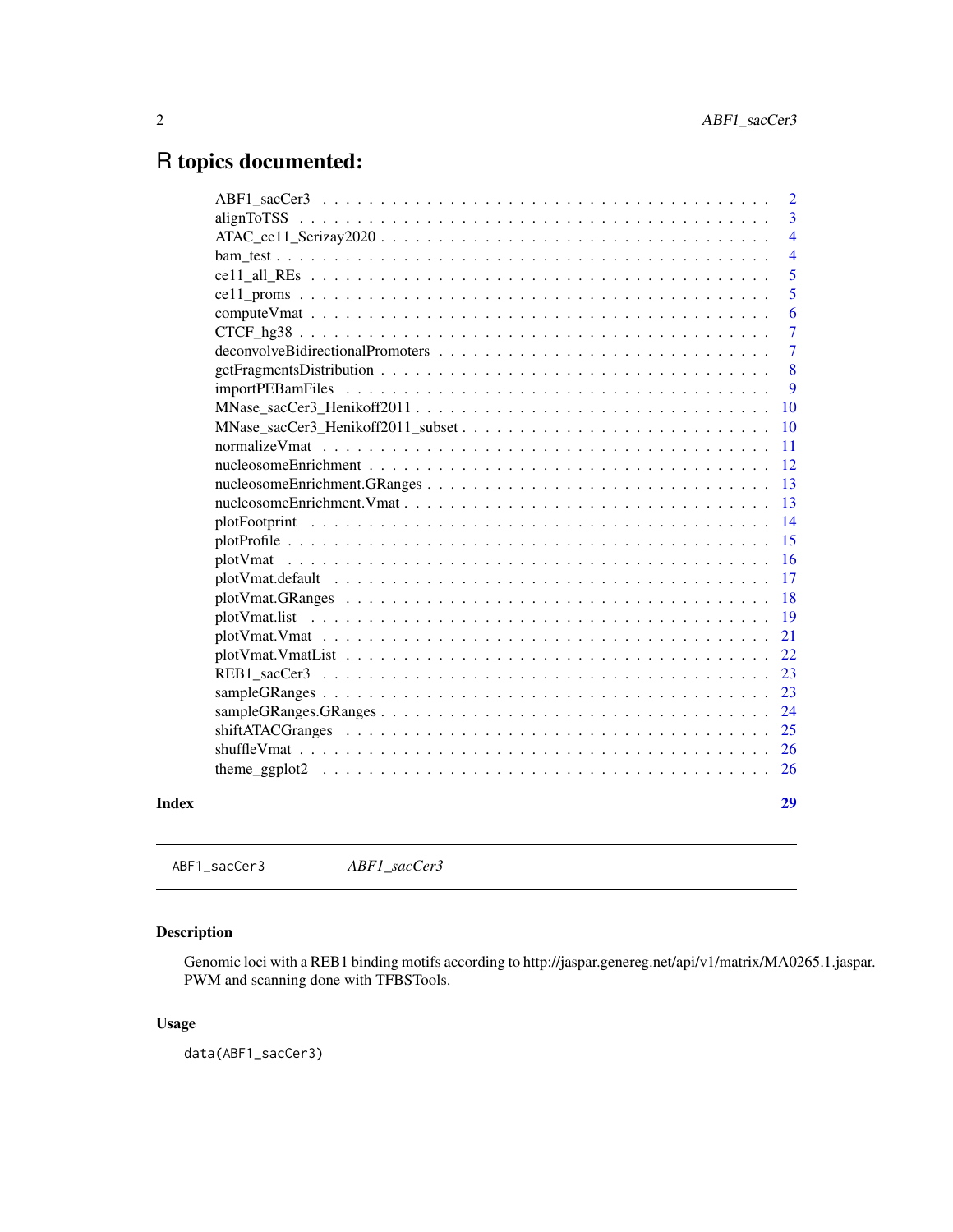# <span id="page-2-0"></span>alignToTSS 3

# Format

An object of class "GRanges".

# References

Rossi, Lai & Pugh 2018 Genome Research

#### Examples

data(ABF1\_sacCer3) ABF1\_sacCer3

alignToTSS *A function to re-align a GRanges object to TSSs*

# Description

This function re-aligns ranges (typically regulatory elements) to a set of coordinates, either the TSS column or the TSS.fwd and TSS.rev columns. If none are found, the function assumes the ranges are promoters and that the end or the ranges are the TSSs.

# Usage

```
alignToTSS(granges, upstream = 0, downstream = 1)
```
# Arguments

| granges    | A stranded GRanges object with a TSS column or TSS rev and TSS fwd columns                       |
|------------|--------------------------------------------------------------------------------------------------|
| upstream   | How many bases upstream of the TSS should the GRanges object by extended<br>by? [Default: $0$ ]  |
| downstream | How many bases downstream of the TSS should the GRanges object by ex-<br>tended by? [Default: 1] |

# Value

GRanges aligned to the TSS column or to TSS.rev and TSS.fwd columns, and extended by upstream/downstream bp.

# Examples

```
data(ce11_proms)
ce11_proms
alignToTSS(ce11_proms)
```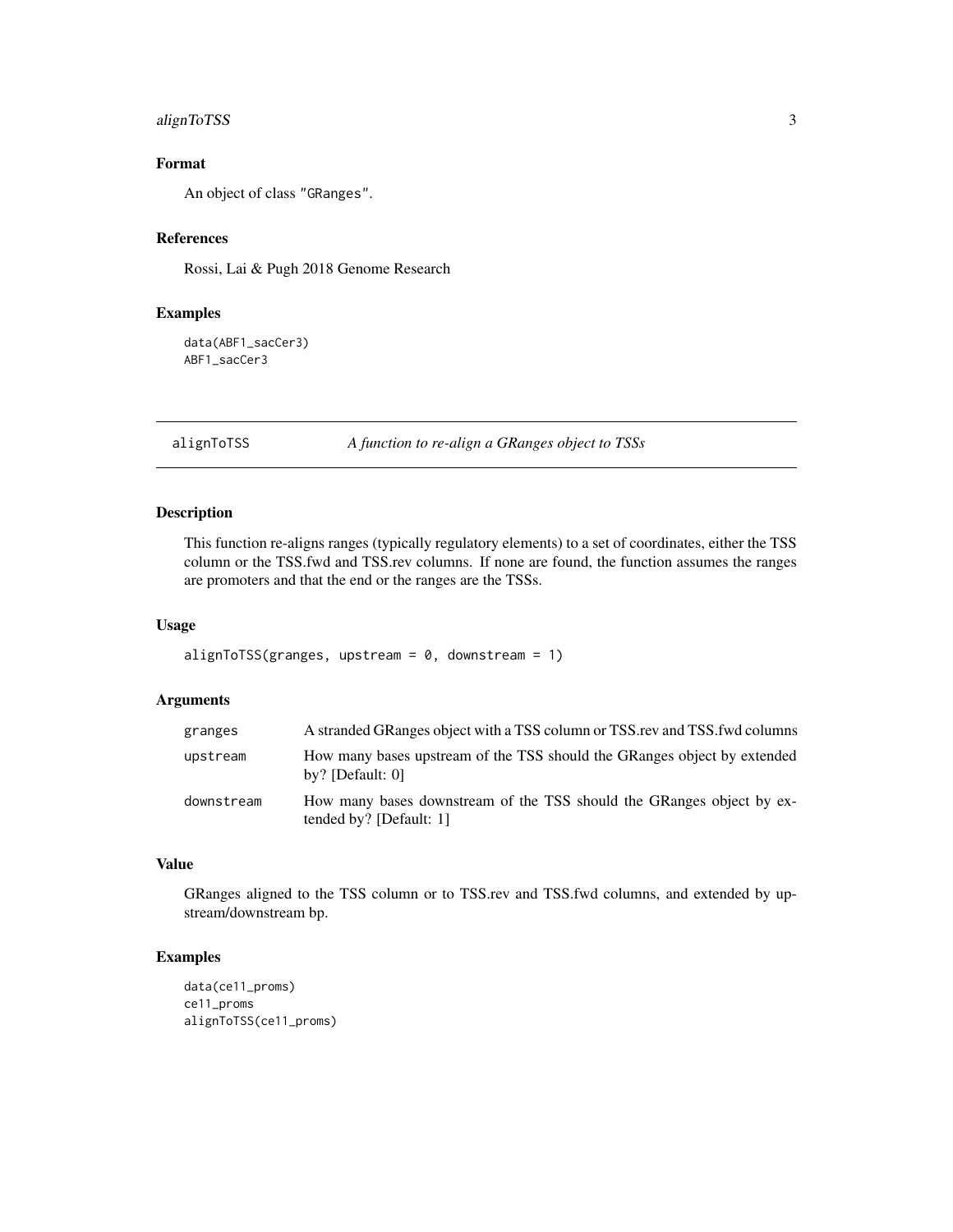<span id="page-3-0"></span>ATAC\_ce11\_Serizay2020 *ATAC\_ce11\_Serizay2020*

# Description

A sample of ATAC-seq fragments from individual worm tissues (Serizay et al. 2020, "Tissuespecific profiling reveals distinctive regulatory architectures for ubiquitous, germline and somatic genes", BiorXiv)

#### Usage

data(ATAC\_ce11\_Serizay2020)

#### Format

An object of class "list".

# Examples

data(ATAC\_ce11\_Serizay2020) ATAC\_ce11\_Serizay2020

bam\_test *bam\_test*

# Description

A .bam file sample

#### Usage

data(bam\_test)

# Format

An object of class "GRanges".

# Examples

data(bam\_test) bam\_test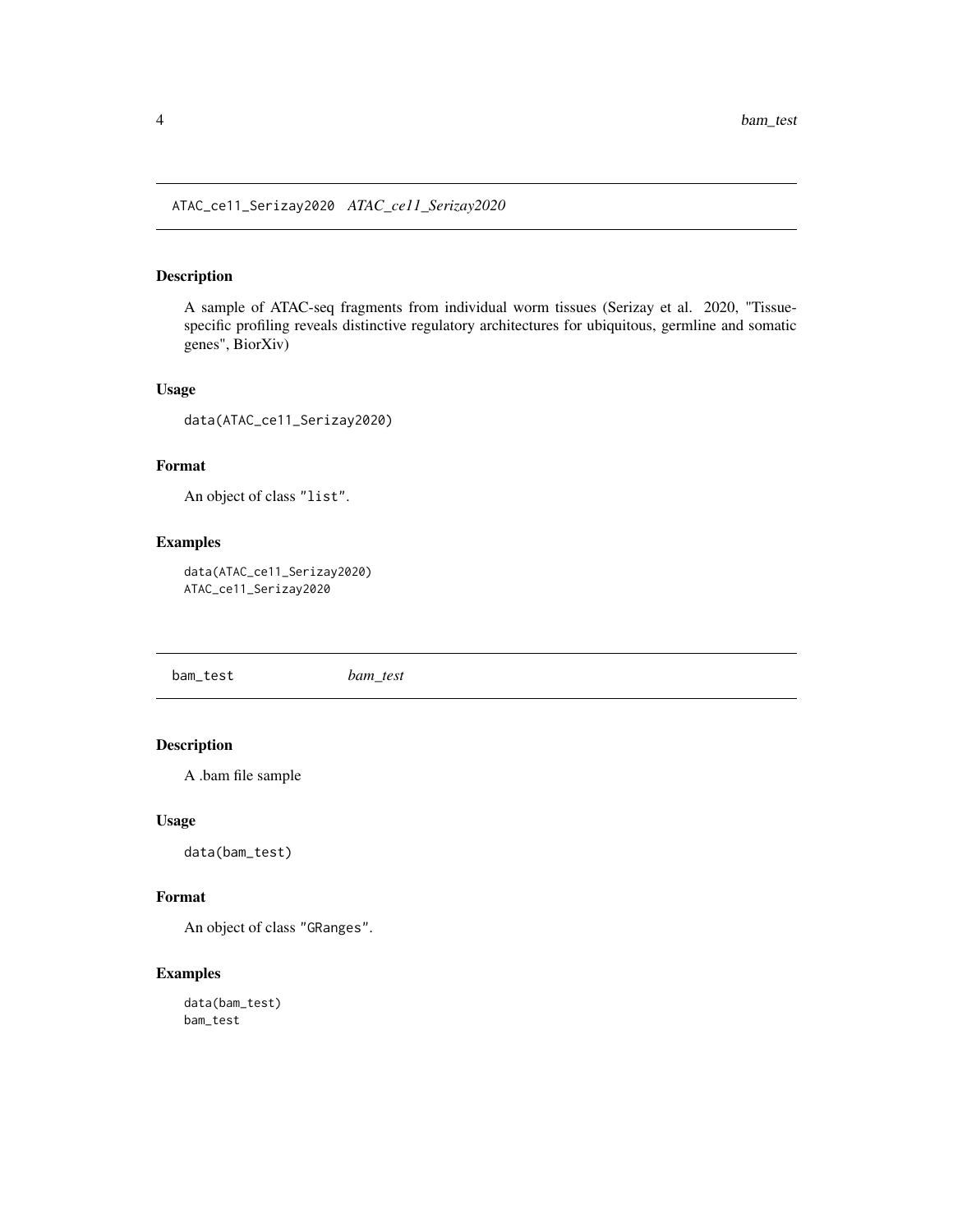# <span id="page-4-0"></span>Description

Regulatory elements annotated in C. elegans (ce11) according to Serizay et al. 2020, "Tissuespecific profiling reveals distinctive regulatory architectures for ubiquitous, germline and somatic genes", BiorXiv.

#### Usage

data(ce11\_all\_REs)

#### Format

GRanges

#### Source

[BiorXiv](https://doi.org/10.1101/2020.02.20.958579)

#### References

Serizay et al. 2020, "Tissue-specific profiling reveals distinctive regulatory architectures for ubiquitous, germline and somatic genes", BiorXiv. [\(DOI\)](https://doi.org/10.1101/2020.02.20.958579)

#### Examples

```
data(ce11_all_REs)
table(ce11_all_REs$regulatory_class)
table(ce11_all_REs$which.tissues)
```
ce11\_proms *ce11\_proms*

#### Description

Promoters annotated in C. elegans (ce11) according to Serizay et al. 2020, "Tissue-specific profiling reveals distinctive regulatory architectures for ubiquitous, germline and somatic genes", BiorXiv.

#### Usage

data(ce11\_proms)

#### Format

An object of class "GRanges".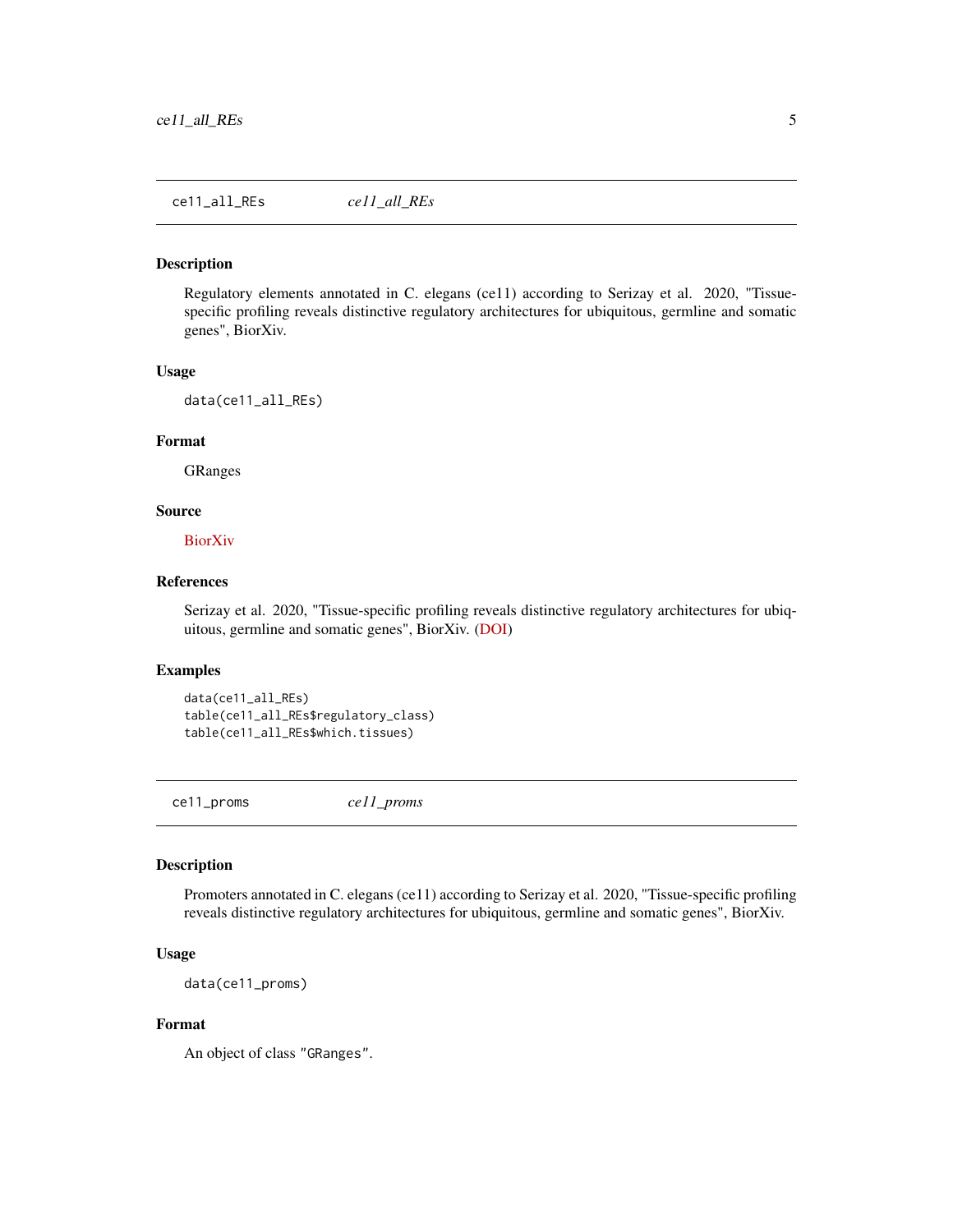#### <span id="page-5-0"></span>Source

**[BiorXiv](https://doi.org/10.1101/2020.02.20.958579)** 

# References

Serizay et al. 2020, "Tissue-specific profiling reveals distinctive regulatory architectures for ubiquitous, germline and somatic genes", BiorXiv. [\(DOI\)](https://doi.org/10.1101/2020.02.20.958579)

#### Examples

data(ce11\_proms) table(ce11\_proms\$which.tissues)

computeVmat *A function to compute Vplot matrix*

# Description

This function computes the underlying matrix shown as a heatmap in Vplots. For each pair of coordinates (x: distance from fragment midpoint to center of GRanges of interest; y: fragment size), the function computes how many fragments there are.

#### Usage

```
computeVmat(
  bam_granges,
  granges,
  cores = 1,xlims = c(-250, 250),
  ylims = c(50, 300)
\mathcal{E}
```
#### Arguments

| bam_granges | GRanges, paired-end fragments                              |
|-------------|------------------------------------------------------------|
| granges     | GRanges, regions to map the fragments onto                 |
| cores       | Integer, nb of threads to parallelize fragments subsetting |
| xlims       | The x limits of the computed Vmat                          |
| ylims       | The y limits of the computed Vmat                          |

#### Value

A table object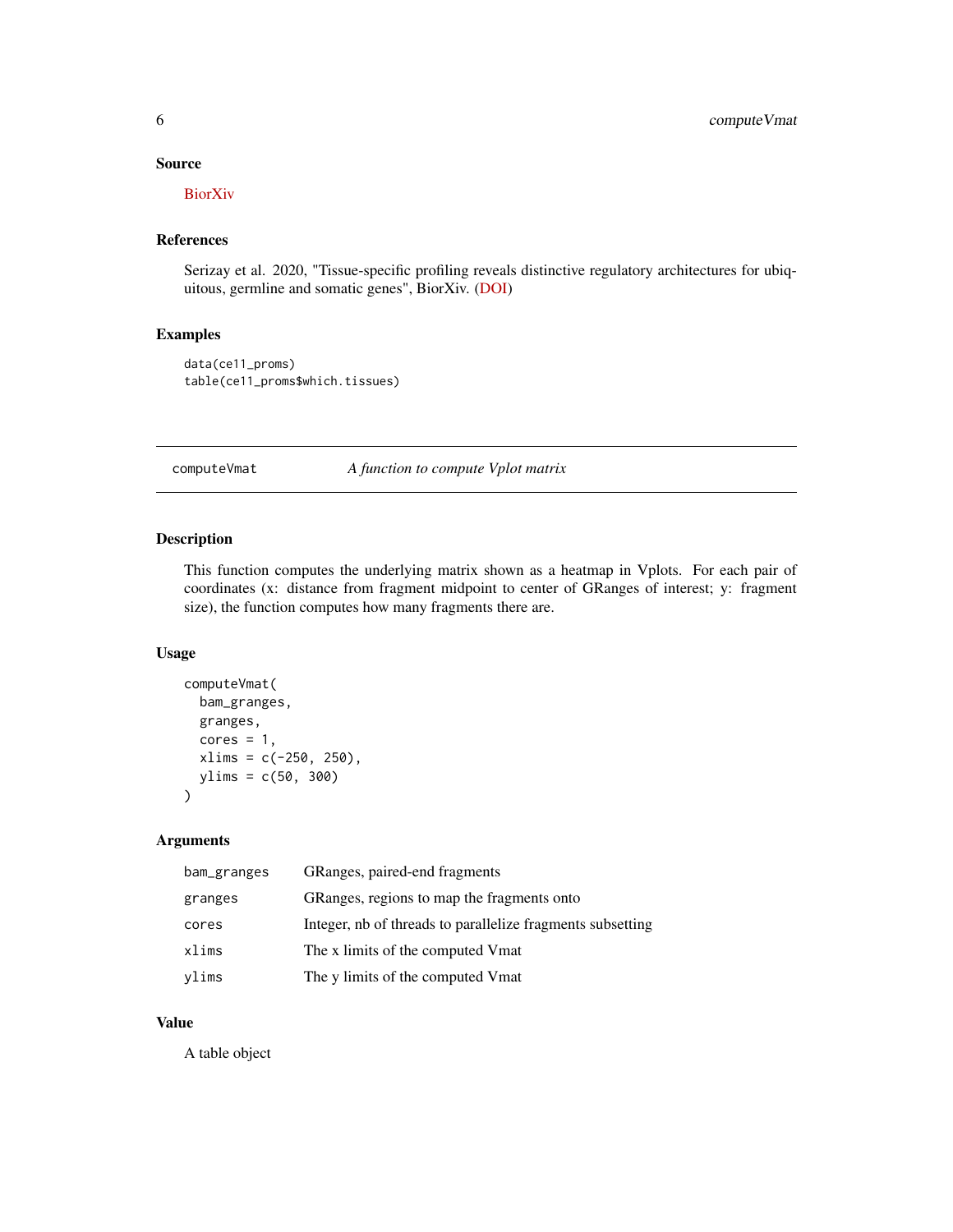# <span id="page-6-0"></span>CTCF\_hg38 7

# Examples

```
data(bam_test)
data(ce11_all_REs)
Vmat <- computeVmat(bam_test, ce11_all_REs)
dim(Vmat)
Vmat[seq(1,5), seq(1,10)]
```
CTCF\_hg38 *CTCF\_hg38*

#### Description

high-score CTCF binding motifs, obtained from JASPAR

#### Usage

data(CTCF\_hg38)

#### Format

An object of class "GRanges".

#### Examples

data(CTCF\_hg38) CTCF\_hg38

deconvolveBidirectionalPromoters *A function to duplicate bi-directional GRanges*

# Description

This function splits bi-directional ranges into + and - stranded ranges. It duplicates the ranges which are '\*'.

#### Usage

deconvolveBidirectionalPromoters(granges)

#### Arguments

granges A stranded GRanges object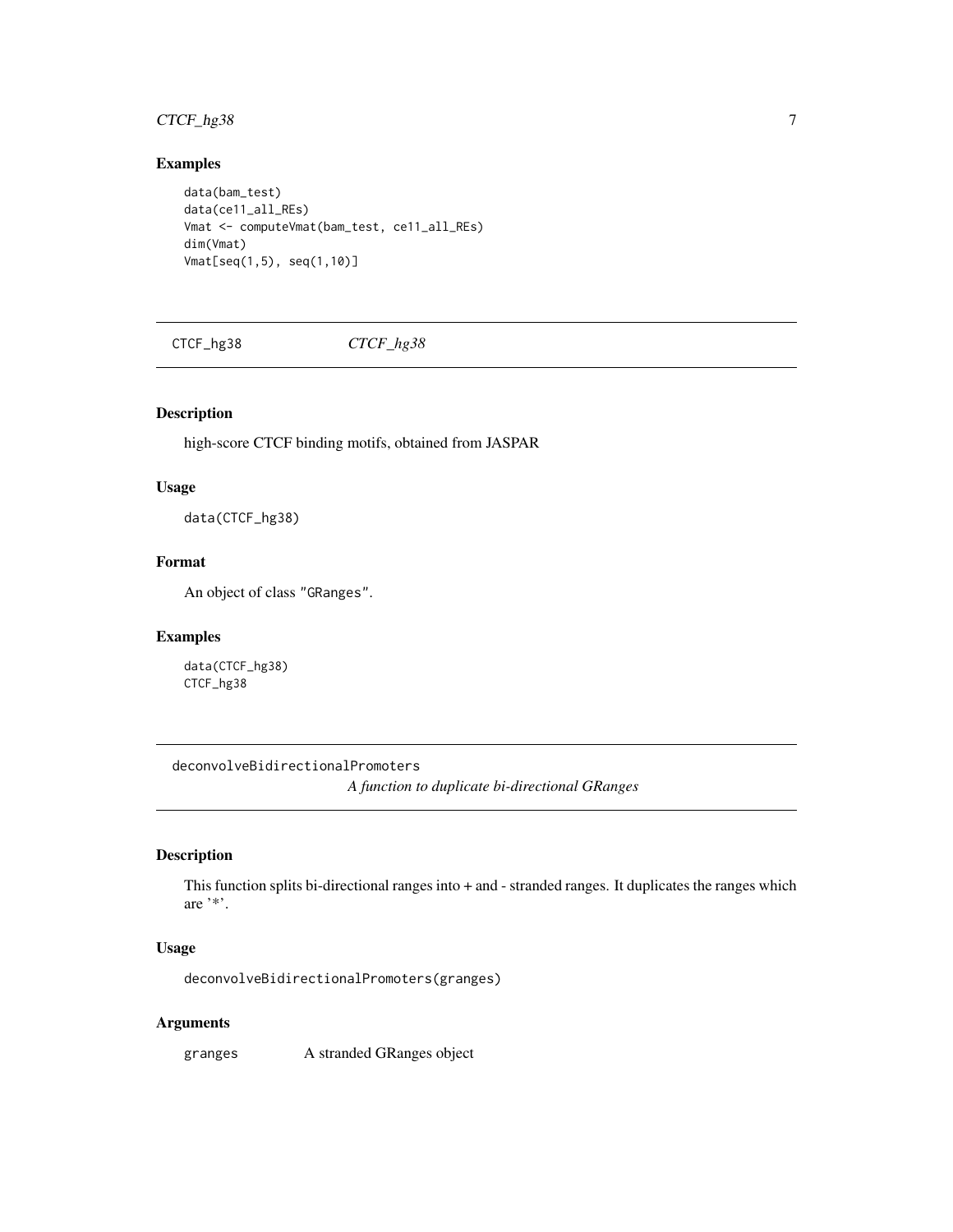#### <span id="page-7-0"></span>Value

GRanges with only '+' and '-' strands. GRanges with '\*' strand have been duplicated and split into forward and reverse strands.

# Examples

```
data(ce11_all_REs)
library(GenomicRanges)
proms <- ce11_all_REs[grepl('prom', ce11_all_REs$regulatory_class)]
proms
table(strand(proms))
proms <- deconvolveBidirectionalPromoters(proms)
proms
table(strand(proms))
```
getFragmentsDistribution

*A function to compute sizes distribution for paired-end fragments*

#### Description

This function takes fragments and compute the distribution of their sizes over a set or multiple sets of GRanges.

#### Usage

```
getFragmentsDistribution(
  fragments,
  granges_list = NULL,
  extend_granges = c(-500, 500),
 limits = c(0, 600),
 roll = 3,
  cores = 1)
```

| fragments    | GRanges object containing paired-end fragments. See importPEBamFiles for<br>more details on how to create such object. |
|--------------|------------------------------------------------------------------------------------------------------------------------|
| granges_list | GRanges, can be a list of different sets of GRanges.                                                                   |
|              | extend granges numeric vector of length 2, how the GRanges should be extended.                                         |
| limits       | numeric vector of length 2, only consider fragments within this window of sizes.                                       |
| roll         | Integer, apply a moving average of this size.                                                                          |
| cores        | Integer, number of threads used to compute fragment size distribution                                                  |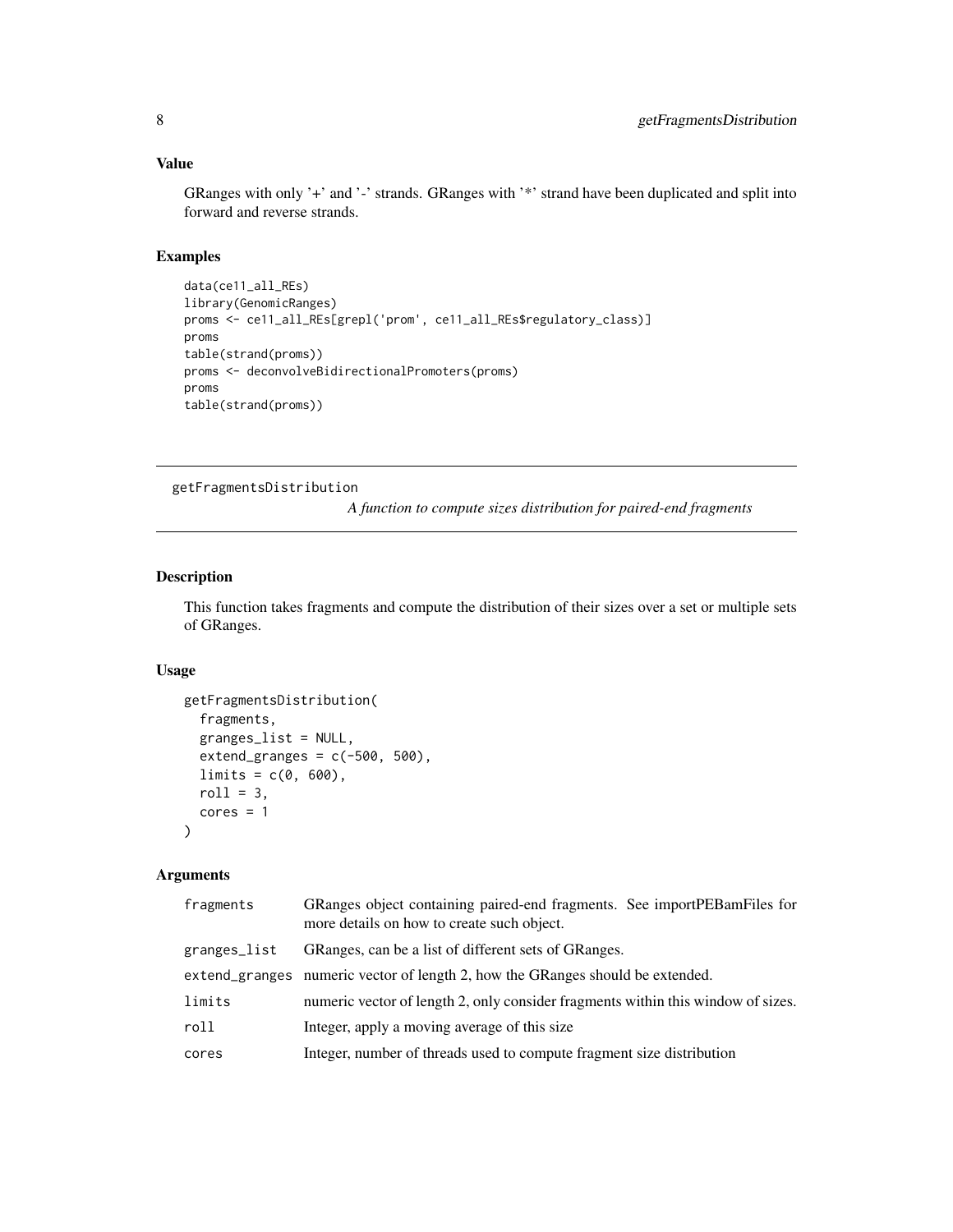# <span id="page-8-0"></span>importPEBamFiles 9

# Value

A list of tbl, one for each .bam file.

# Examples

```
data(bam_test)
data(ce11_proms)
df <- getFragmentsDistribution(
   bam_test,
   ce11_proms,
   extend_granges = c(-500, 500))
head(df)
which.max(df$y)
```
importPEBamFiles *A function to import paired end bam files as GRanges*

# Description

This function takes bam file paths and read them into GRanges objects. Note: Can be quite lengthy for .bam files with 5+ millions fragments.

# Usage

```
importPEBamFiles(
 files,
 genome = NULL,
 where = NULL,
 max_insert_size = 1000,
  shift_ATAC_fragments = FALSE,
 cores = 10,
  verbose = TRUE
)
```

| files                | character vector, each element of the vector is the path of an individual bam file.                       |  |
|----------------------|-----------------------------------------------------------------------------------------------------------|--|
| genome               | character, genome ID (e.g. sacCer3, ce11, dm6, danRer10, mm10 or hg38).                                   |  |
| where                | GRanges, only import the fragments mapping to the input GRanges (can fasten<br>the import process a lot). |  |
| max_insert_size      |                                                                                                           |  |
|                      | Integer, filter out fragments larger than this size.                                                      |  |
| shift_ATAC_fragments |                                                                                                           |  |
|                      | Boolean, if the fragments come from ATAC-seq, one might want to shift the<br>extremities by $+5$ / -4 bp. |  |
| cores                | Integer, number of cores to use when indexing bam files                                                   |  |
| verbose              | Boolean                                                                                                   |  |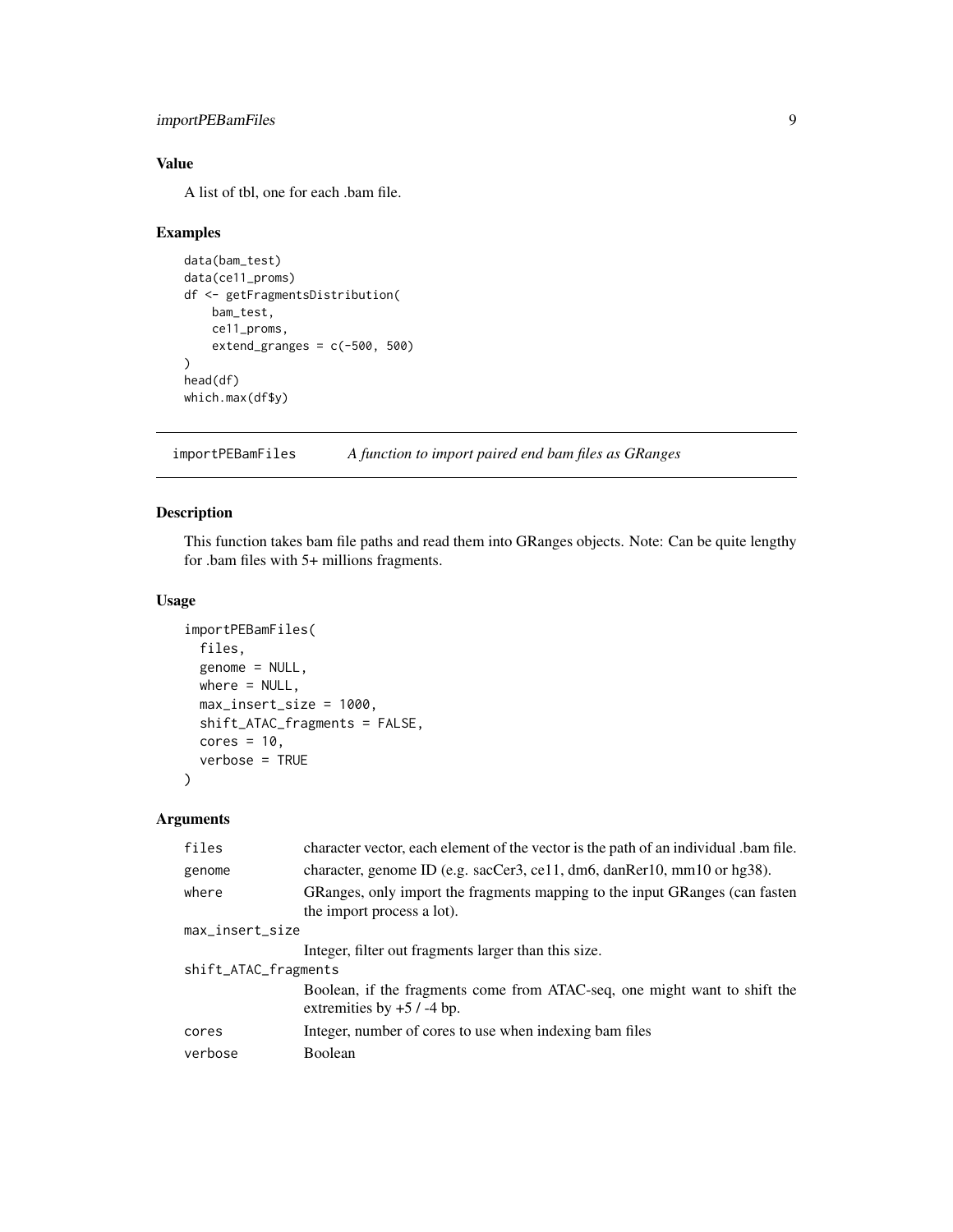#### Value

A GRanges object containing fragments from the input .bam file.

#### Examples

```
bamfile <- system.file("extdata", "ex1.bam", package = "Rsamtools")
fragments <- importPEBamFiles(
   bamfile,
   shift_ATAC_fragments = TRUE
\lambdafragments
```

```
MNase_sacCer3_Henikoff2011
```
*MNase\_sacCer3\_Henikoff2011*

# Description

A sample of MNase-seq fragments from yeast (Henikoff et al. 2011, "Epigenome characterization at single base-pair resolution", PNAS)

#### Usage

data(MNase\_sacCer3\_Henikoff2011)

# Format

An object of class "GRanges".

#### Examples

```
data(MNase_sacCer3_Henikoff2011)
MNase_sacCer3_Henikoff2011
```
MNase\_sacCer3\_Henikoff2011\_subset *MNase\_sacCer3\_Henikoff2011\_subset*

# Description

A sample of fragments from multiple MNase-seq experiments performed in yeast (Henikoff et al. 2011, "Epigenome characterization at single base-pair resolution", PNAS), mapping over chrXV:186,400- 187,400.

#### Usage

data(MNase\_sacCer3\_Henikoff2011\_subset)

<span id="page-9-0"></span>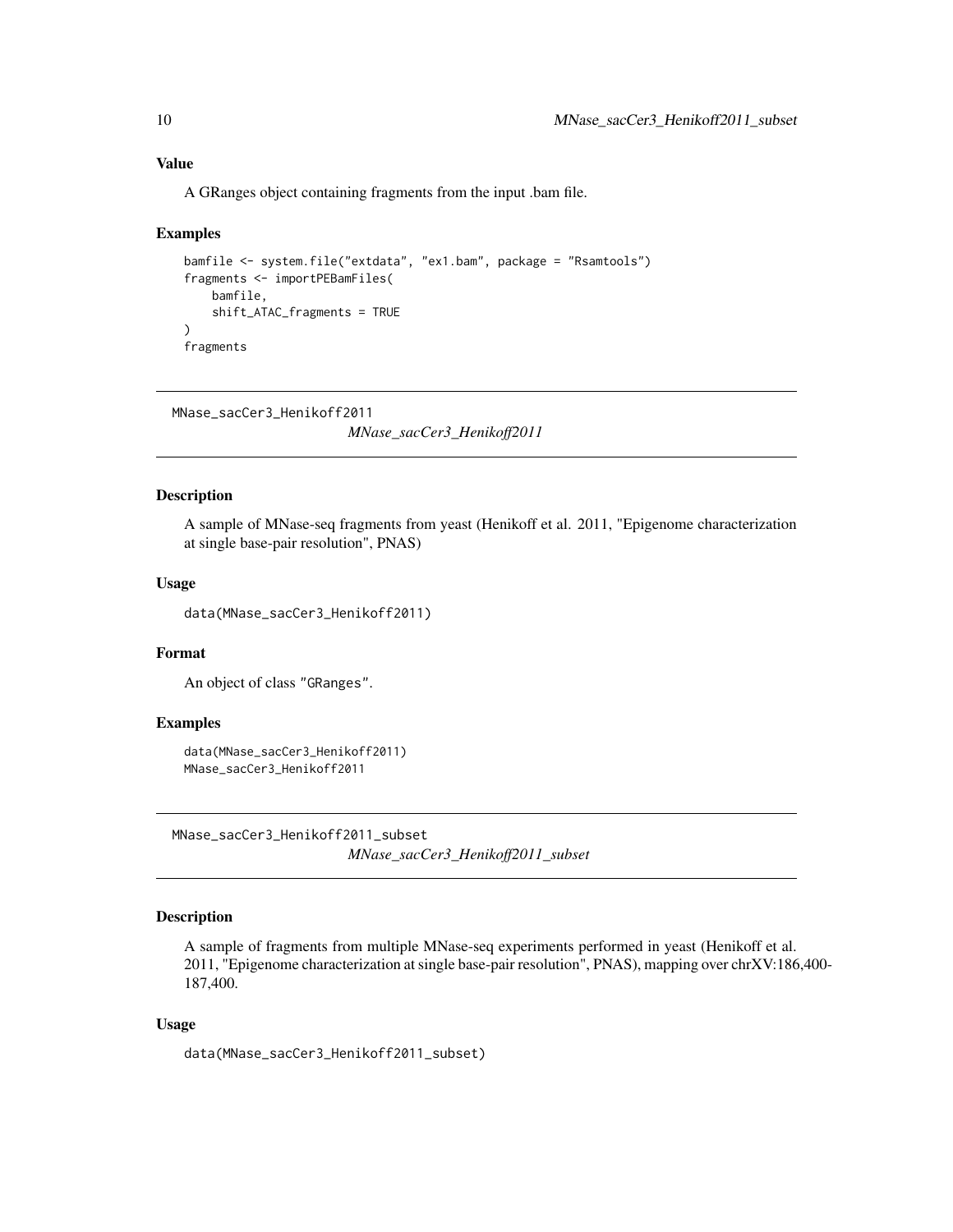# <span id="page-10-0"></span>normalizeVmat 11

# Format

An object of class "GRanges".

# Examples

```
data(MNase_sacCer3_Henikoff2011_subset)
MNase_sacCer3_Henikoff2011_subset
```
normalizeVmat *A function to normalized a Vmat*

# Description

This function normalizes a Vmat. Several different approaches have been implemented to normalize the Vmats.

#### Usage

```
normalizeVmat(
 Vmat,
 bam_granges,
 granges,
 normFun = c("zscore"),
 s = 0.99,
 roll = 1,
  verbose = TRUE
)
```

| Vmat        | A Vmat, usually output of compute Vmat                                                                         |  |
|-------------|----------------------------------------------------------------------------------------------------------------|--|
| bam_granges | GRanges, the paired-end fragments                                                                              |  |
| granges     | GRanges, the regions to map the fragments onto                                                                 |  |
| normFun     | character. A Vmat should be scaled either by:                                                                  |  |
|             | • 'libdepth+nloci', e.g. the library depth and the number of loci used to com-<br>pute the Vmat;               |  |
|             | • zscore, if relative patterns of fragment density are more important than den-<br>sity per se;                |  |
|             | • Alternatively, the Vmat can be scaled to a chosen quantile ('quantile') or to<br>the max Vmat value ('max'). |  |
| S           | A float indicating which quantile to use if 'quantile' normalization is chosen                                 |  |
| roll        | integer, to use as the window to smooth the Vmat rows by rolling mean.                                         |  |
| verbose     | Boolean                                                                                                        |  |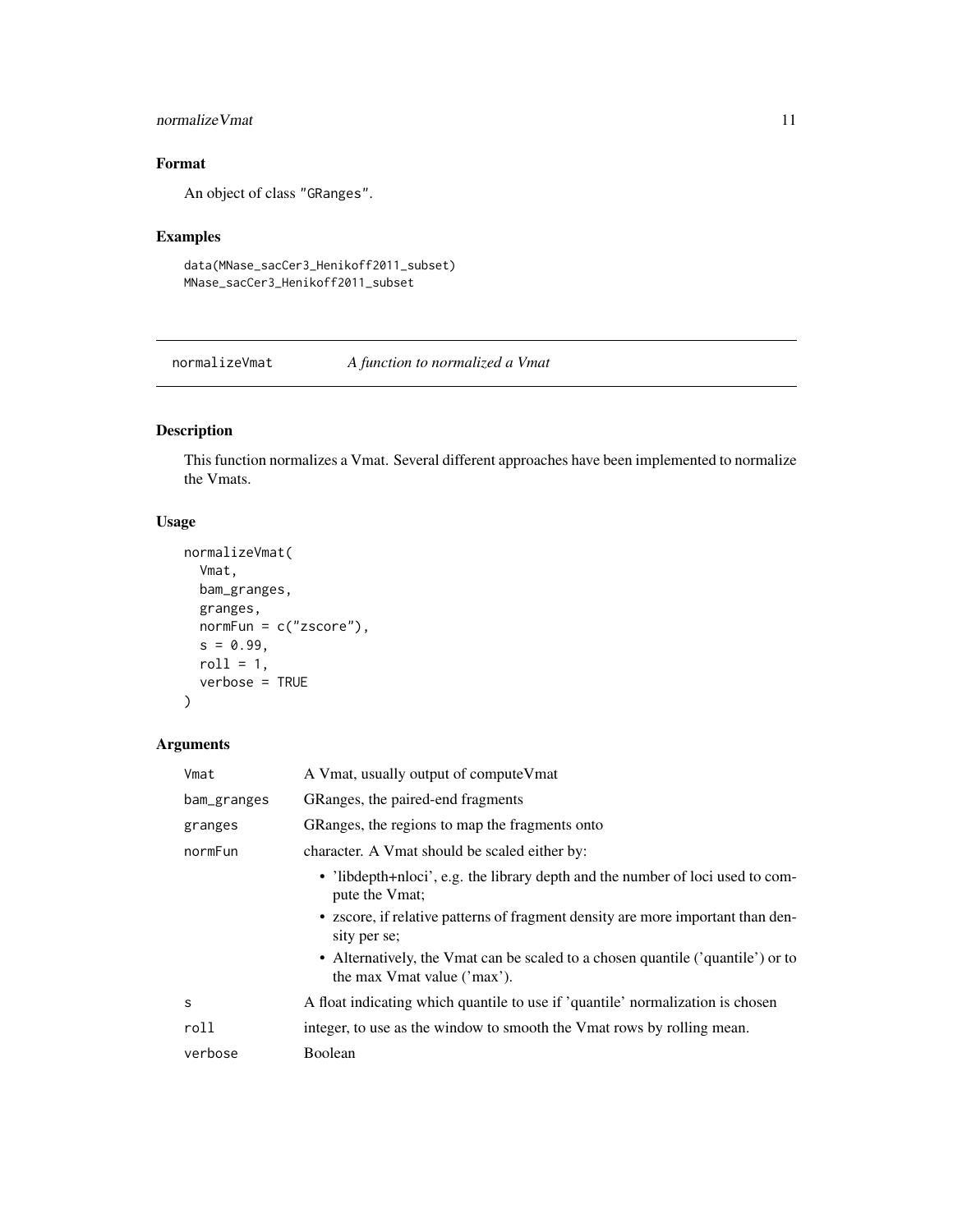# <span id="page-11-0"></span>Value

A normalized Vmat object

#### Examples

```
data(bam_test)
data(ce11_all_REs)
Vmat <- computeVmat(bam_test, ce11_all_REs)
Vmat <- normalizeVmat(
    Vmat,
    bam_test,
    ce11_all_REs,
    normFun = c('libdepth+nloci')
\mathcal{L}
```
nucleosomeEnrichment *A function to compute nucleosome enrichment over a set of GRanges*

#### Description

A function to compute nucleosome enrichment over a set of GRanges

#### Usage

```
nucleosomeEnrichment(x, ...)
```
# Arguments

| X                       | a GRanges or Vmat     |
|-------------------------|-----------------------|
| $\cdot$ $\cdot$ $\cdot$ | additional parameters |

#### Value

list

# Examples

```
data(bam_test)
data(ce11_proms)
n <- nucleosomeEnrichment(bam_test, ce11_proms)
n$fisher_test
n$plot
```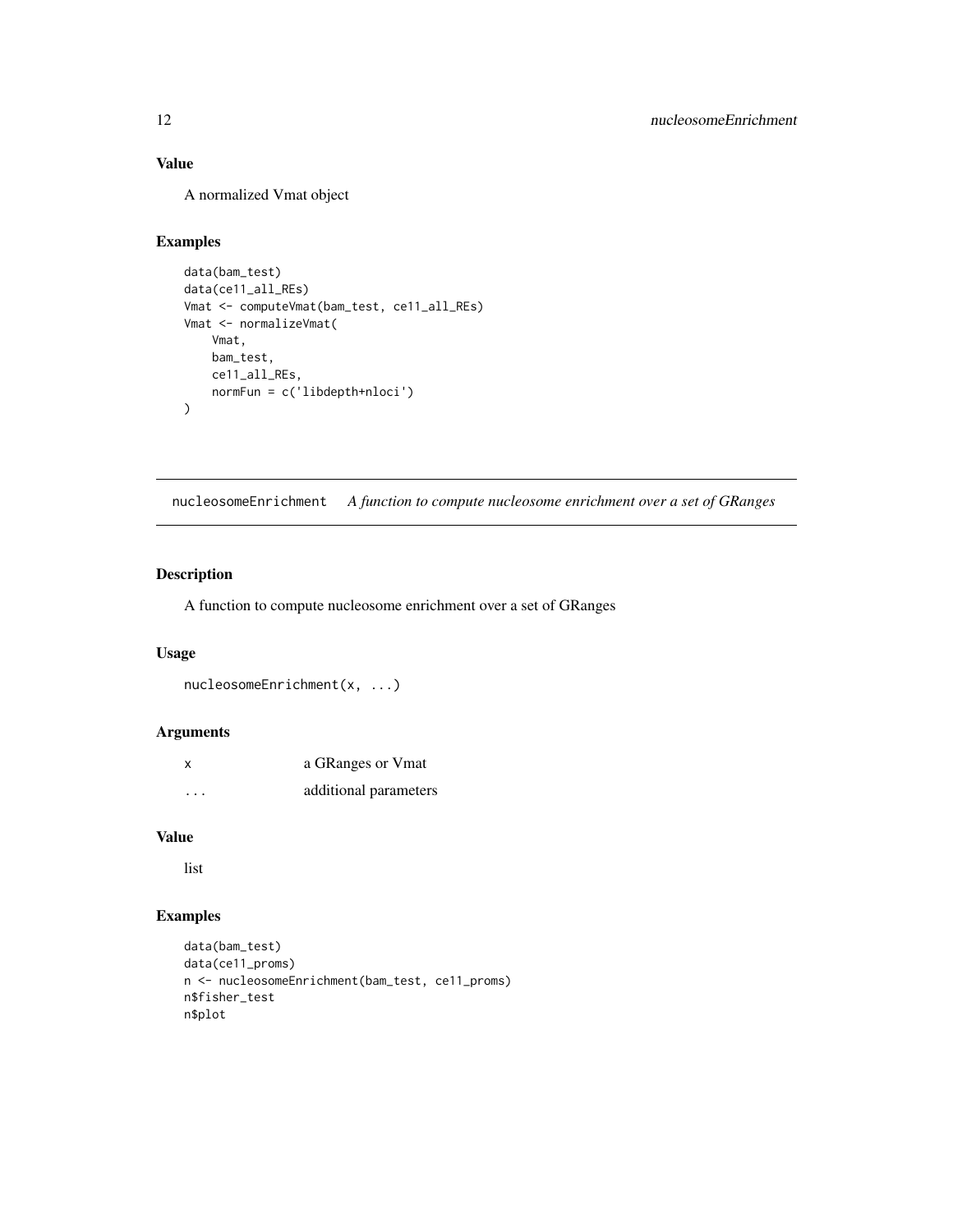<span id="page-12-0"></span>nucleosomeEnrichment.GRanges

*A function to compute nucleosome enrichment over a set of GRanges*

#### Description

A function to compute nucleosome enrichment over a set of GRanges

#### Usage

```
## S3 method for class 'GRanges'
nucleosomeEnrichment(x, granges, plus1_nuc_only = FALSE, verbose = TRUE, ...)
```
# Arguments

| $\mathsf{x}$ | GRanges, paired-end fragments                                                            |
|--------------|------------------------------------------------------------------------------------------|
| granges      | GRanges, loci to map the fragments onto                                                  |
|              | $plus1$ nuc only Boolean, should compute nucleosome enrichment only for $+1$ nucleosome? |
| verbose      | <b>Boolean</b>                                                                           |
| $\cdots$     | additional parameters                                                                    |

#### Value

list

# Examples

```
data(bam_test)
data(ce11_proms)
n <- nucleosomeEnrichment(bam_test, ce11_proms)
n$fisher_test
n$plot
```
nucleosomeEnrichment.Vmat

*A function to compute nucleosome enrichment over a Vmat*

#### Description

A function to compute nucleosome enrichment over a Vmat

```
## S3 method for class 'Vmat'
nucleosomeEnrichment(x, background, plus1_nuc_only = FALSE, ...)
```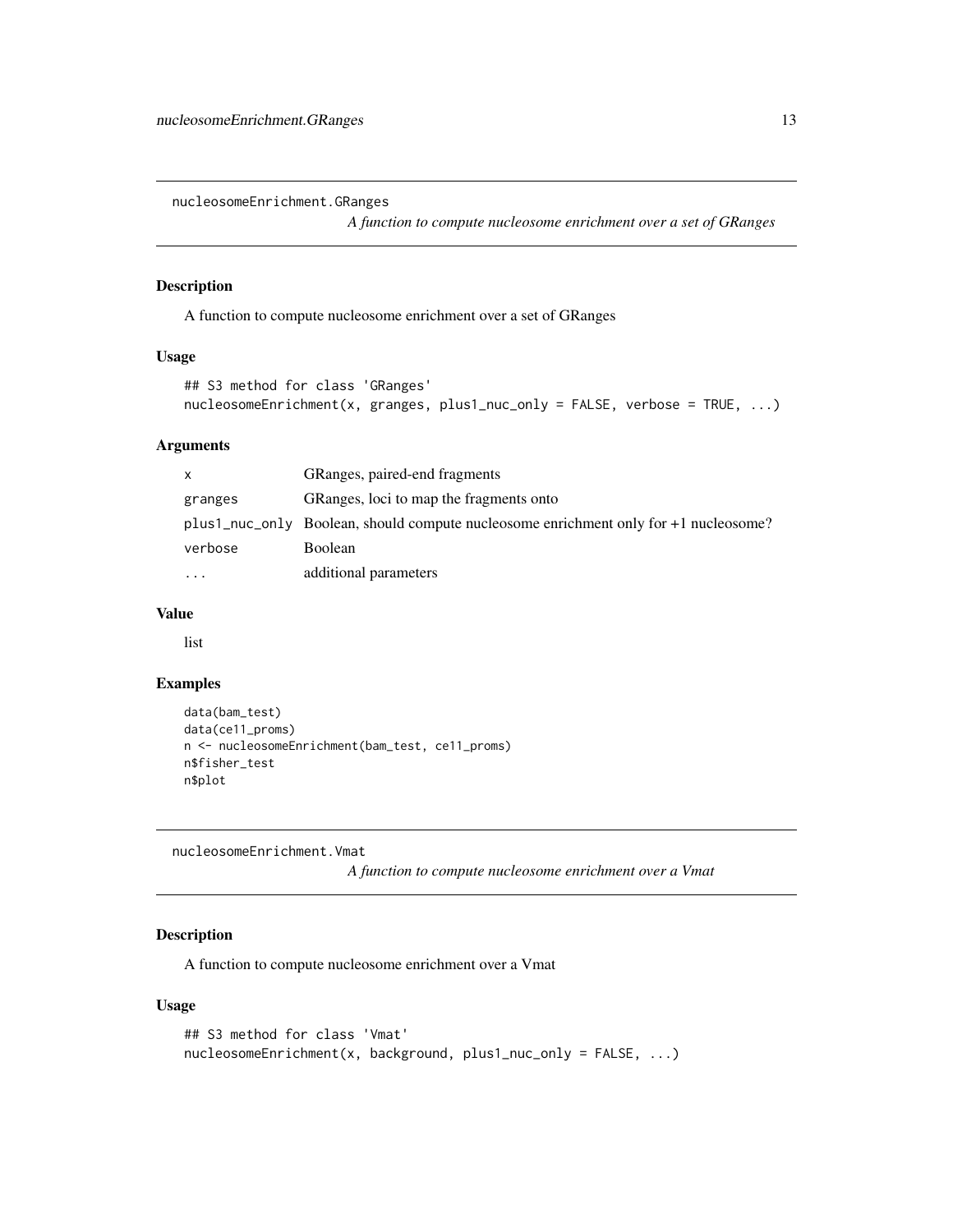# Arguments

| X.         | a computed Vmat. Should be un-normalized.                                                |
|------------|------------------------------------------------------------------------------------------|
| background | a background Vmat. Should be un-normalized.                                              |
|            | $plus1$ nuc only Boolean, should compute nucleosome enrichment only for $+1$ nucleosome? |
| $\ddotsc$  | additional parameters                                                                    |

# Value

list

# Examples

```
data(bam_test)
data(ce11_proms)
V <- plotVmat(
   bam_test,
   ce11_proms,
   normFun = '',return_Vmat = TRUE
)
V_bg <- plotVmat(
   bam_test,
   sampleGRanges(ce11_proms),
   normFun = '',
   return_Vmat = TRUE
)
n <- nucleosomeEnrichment(V, V_bg)
n$fisher_test
n$plot
```
plotFootprint *A function to plot footprint of paired-end data at given loci*

# Description

This function takes paired-end fragments, extract the "cuts" (i.e. extremities) and plot the footprint profile over a set of GRanges.

```
plotFootprint(
  frags,
  targets,
  split_strand = FALSE,
 plot_central = TRUE,
  xlim = c(-75, 75),
 bin = 1,
  verbose = 1)
```
<span id="page-13-0"></span>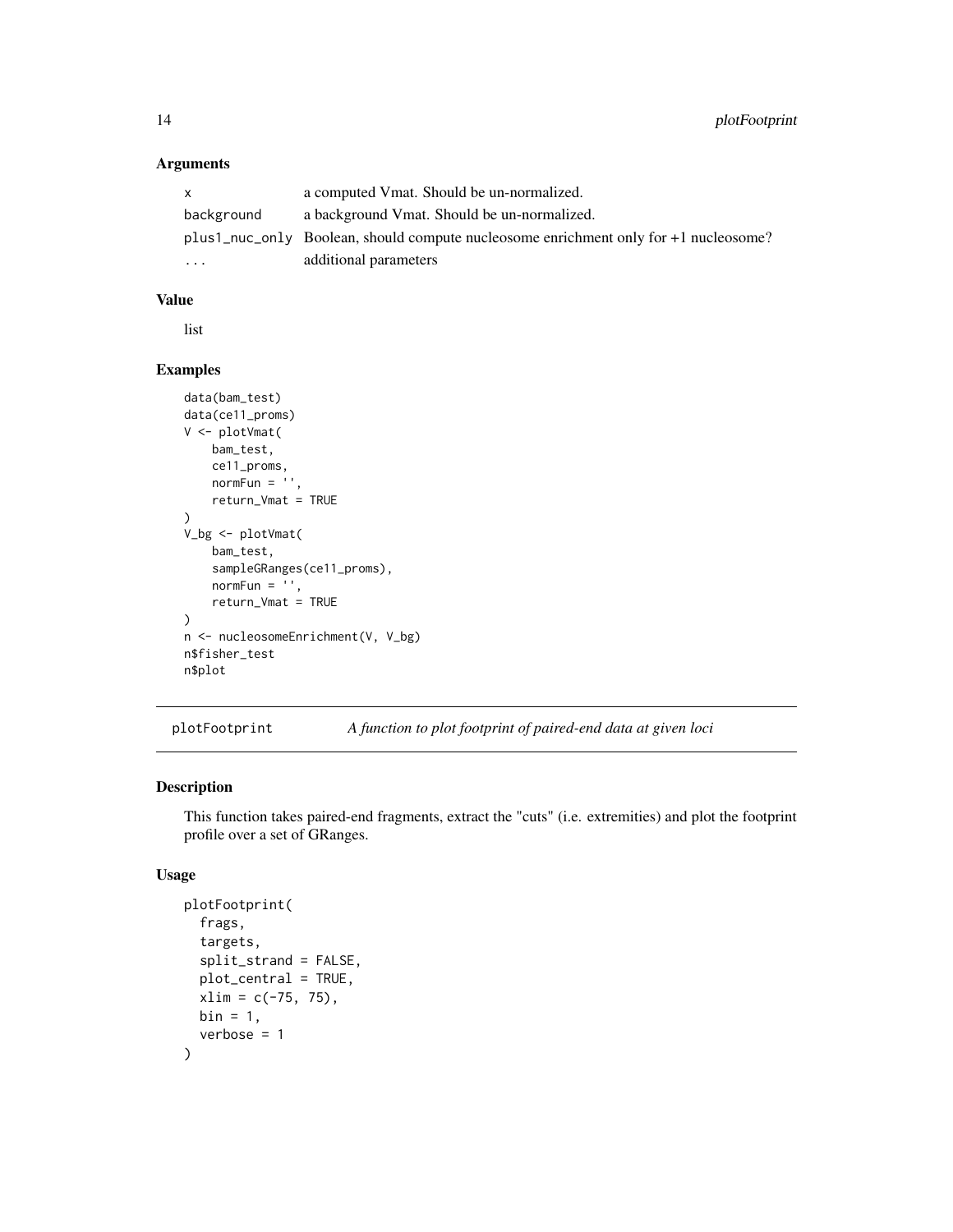# <span id="page-14-0"></span>plotProfile 15

# Arguments

| frags        | GRanges, the paired-end fragments                             |
|--------------|---------------------------------------------------------------|
| targets      | GRanges, the loci to map the fragments onto                   |
| split_strand | Boolean, should the $+$ and $-$ strand be splitted?           |
| plot_central | plot grey rectangle over the loci                             |
| xlim         | numeric vector of length 2, the x limits of the computed Vmat |
| bin          | Integer, bin used to smooth the gootprint profile             |
| verbose      | Integer                                                       |

# Value

A footprint ggplot

# Examples

```
data(bam_test)
data(ce11_proms)
plotFootprint(bam_test, ce11_proms)
```
plotProfile *A function to generate a Vplot along chromosome coordinates*

# Description

A function to generate a Vplot along chromosome coordinates

```
plotProfile(
  fragments,
 window = loc,loci = NULL,
  annots = NULL,
 min = 50,
 max = 200,
 alpha = 0.5,
  size = 1,
 with_densities = TRUE,
  verbose = TRUE
\mathcal{E}
```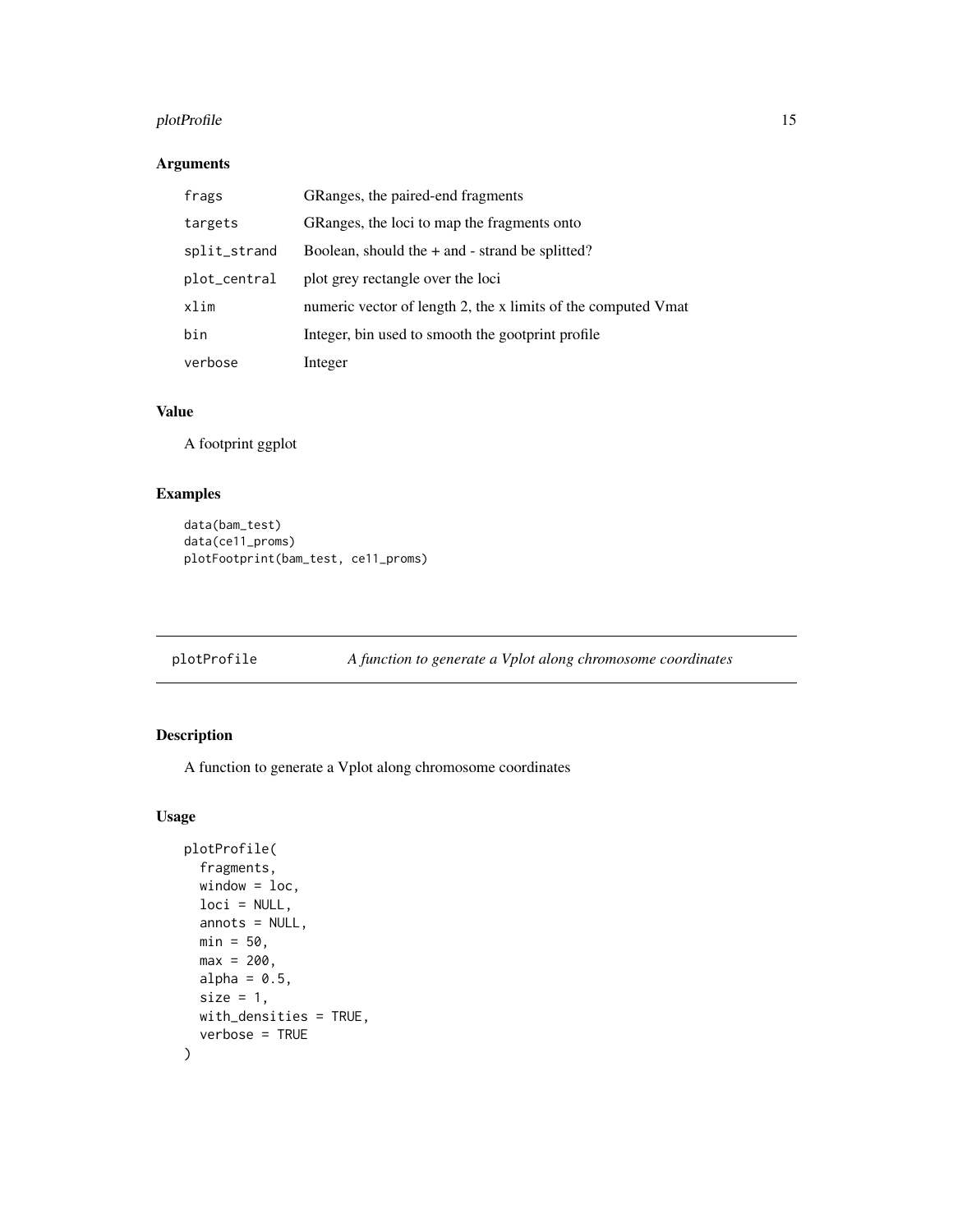# Arguments

| fragments | <b>GRanges</b>                                                                       |
|-----------|--------------------------------------------------------------------------------------|
| window    | character, chromosome location                                                       |
| loci      | GRanges, optional genomic locus. Fragments overlapping this locus will be in<br>red. |
| annots    | GRanges, optional gene annotations                                                   |
| min       | integer, minimum fragment size.                                                      |
| max       | integer, maximum fragment size                                                       |
| alpha     | float, transparency value                                                            |
| size      | float, dot size                                                                      |
|           | with densities Boolean, should the densities be plotted?                             |
| verbose   | Boolean                                                                              |
|           |                                                                                      |

# Value

A ggplot

# Examples

```
data(bam_test)
data(ce11_proms)
V <- plotProfile(
   bam_test,
    'chrI:10000-12000',
   loci = ce11_proms,
   min = 80,
   max = 200)
```
plotVmat *A function to generate a Vplot*

# Description

See individual methods for further detail

# Usage

plotVmat(x, ...)

| x        | GRanges or list or Vmat |
|----------|-------------------------|
| $\cdots$ | additional parameters   |

<span id="page-15-0"></span>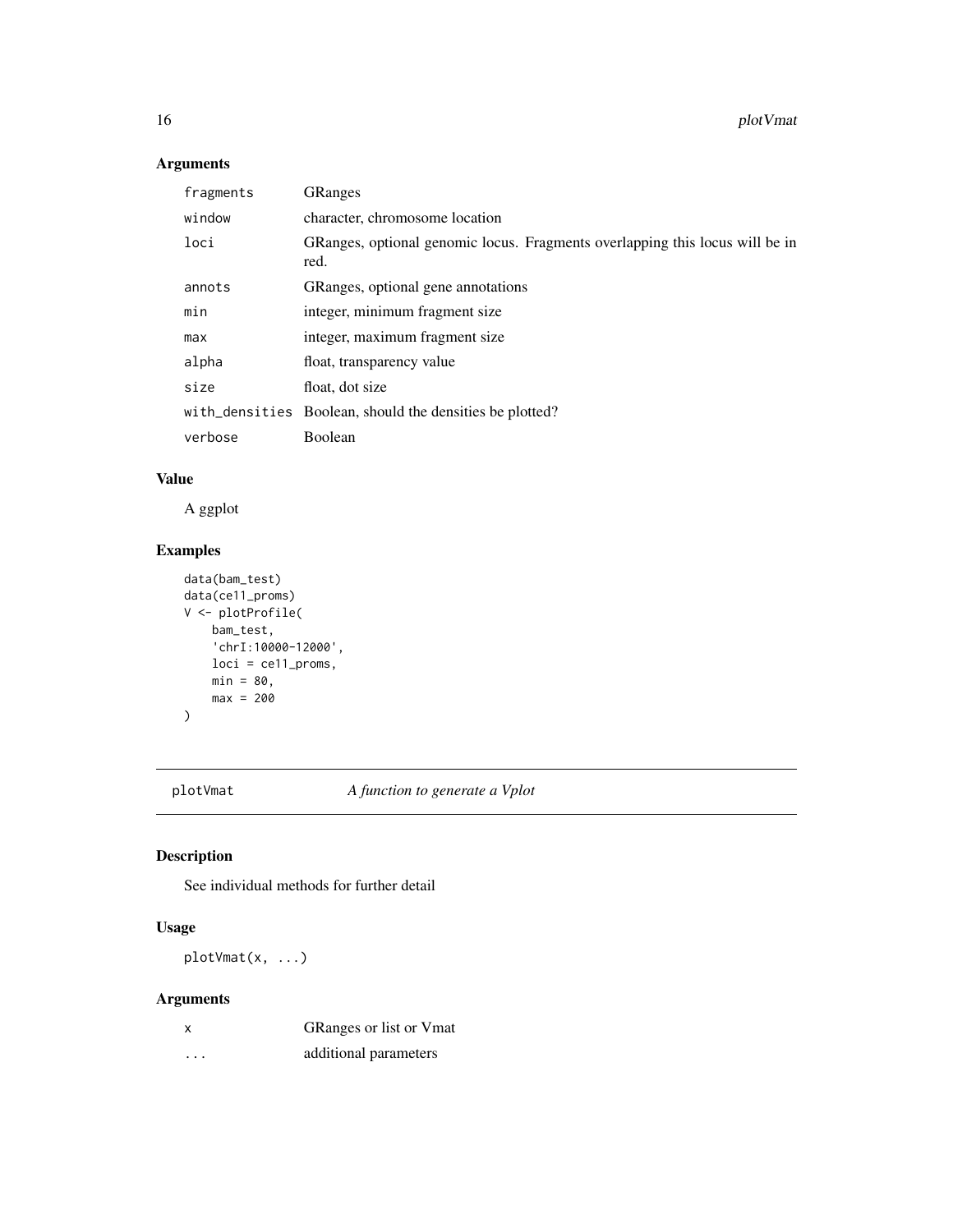<span id="page-16-0"></span>plotVmat.default 17

# Value

A Vmat ggplot

#### Examples

```
data(bam_test)
data(ce11_proms)
V <- plotVmat(
    bam_test,
    ce11_proms,
    normFun = 'libdepth+nloci'
)
```
plotVmat.default *A function to plot a computed Vmat*

# Description

The default plotVmat method generates a ggplot representing a heatmap of fragment density.

#### Usage

```
## Default S3 method:
plotVmat(
 x,
 hm = 90,colors = COLORSCALE_VMAT,
 breaks = NULL,
 xlim = c(-250, 250),
 ylim = c(50, 300),
 main = "",xlab = "Distance from center of elements",
 ylab = "Fragment length",
 key = "Score",
  ...
\mathcal{L}
```

| x      | A computed Vmat (ideally, should be normalized)                                                                            |
|--------|----------------------------------------------------------------------------------------------------------------------------|
| hm     | Integer, should be between 0 and 100. Used to automatically scale the range of<br>colors (best to keep between 90 and 100) |
| colors | a vector of colors                                                                                                         |
| breaks | a vector of breaks. length(breaks) = $length(colors) + 1$                                                                  |
| xlim   | vector of two integers, x limits                                                                                           |
| vlim   | vector of two integers, y limits                                                                                           |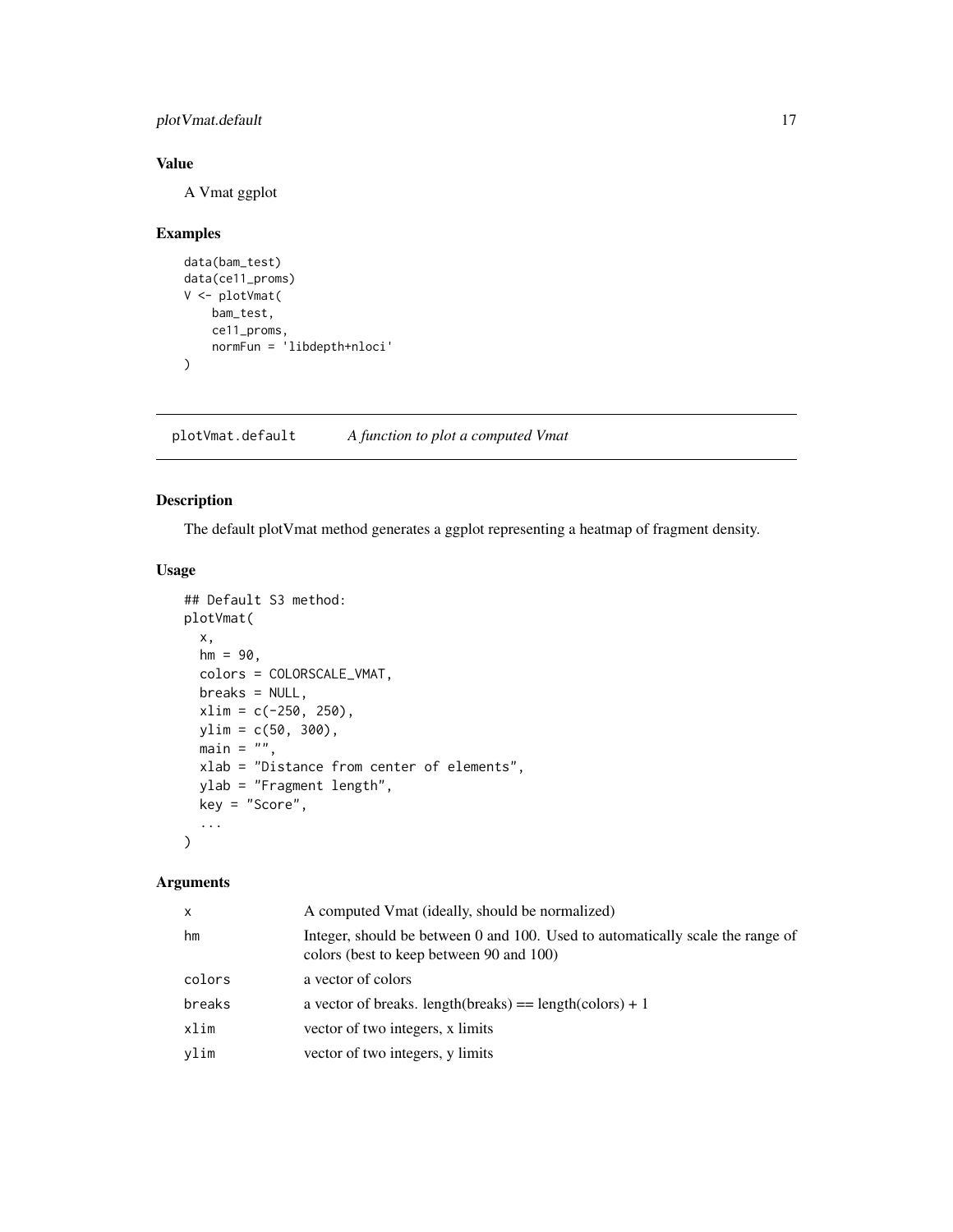<span id="page-17-0"></span>

| main | character, title of the plot |
|------|------------------------------|
| xlab | character, x-axis label      |
| ylab | character, y-axis label      |
| key  | character, legend label      |
|      | additional parameters        |

# Value

A Vmat ggplot

#### Examples

```
data(bam_test)
data(ce11_proms)
V <- plotVmat(
   bam_test,
   ce11_proms,
   normFun = 'libdepth+nloci',
   return_Vmat = TRUE
)
plotVmat(V)
```
plotVmat.GRanges *A function to compute (and plot) a Vmat*

# Description

The plotVmat.GRanges() method computes and normalizes a Vmat before passing it to plotVmat.Vmat() method.

```
## S3 method for class 'GRanges'
plotVmat(
 x,
  granges,
 xlims = c(-250, 250),
 ylims = c(50, 300),
 normFun = ",
 s = 0.95,roll = 3,
 cores = 1,
  return_Vmat = FALSE,
 verbose = 1,
  ...
\mathcal{L}
```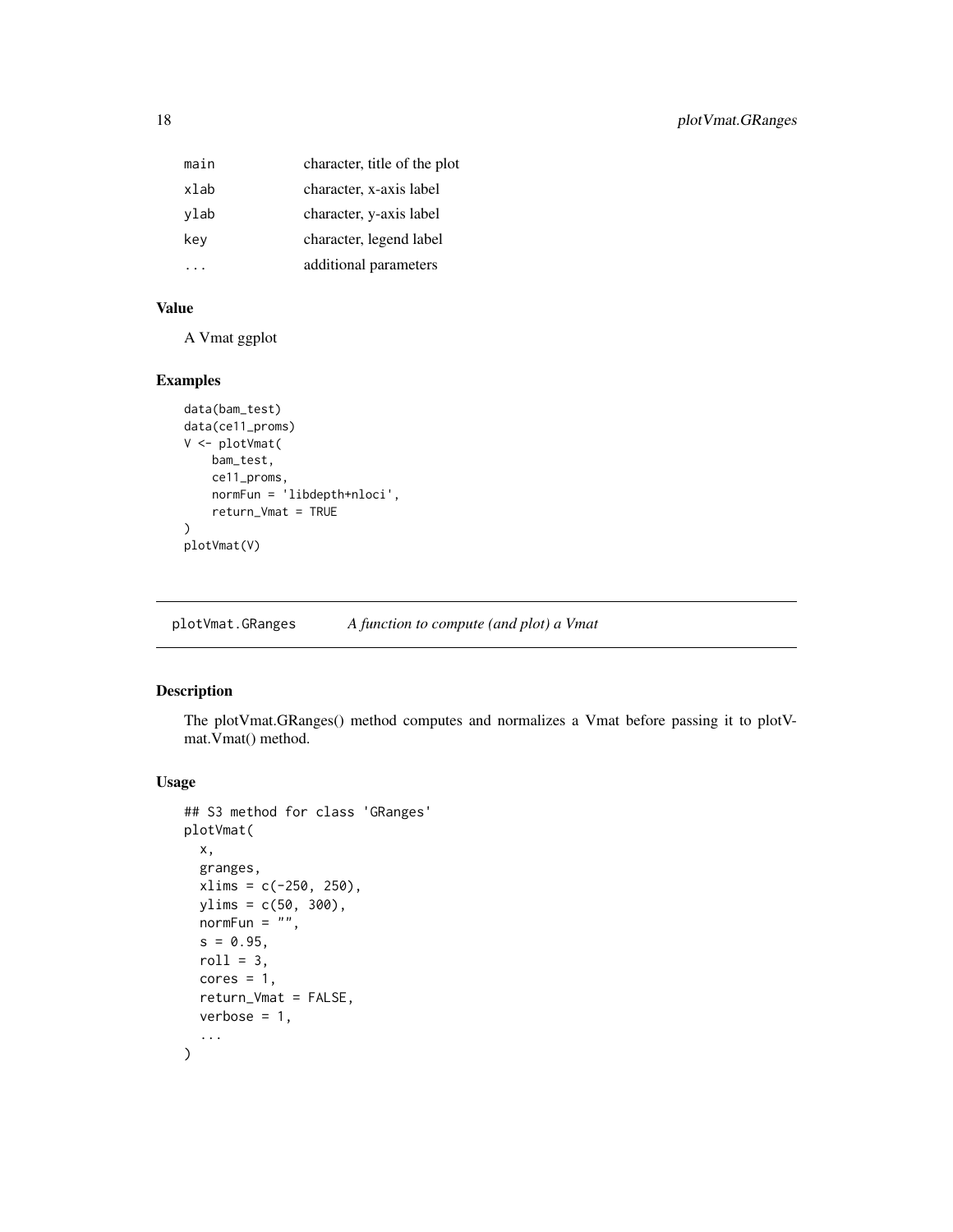# <span id="page-18-0"></span>plotVmat.list 19

# Arguments

| X           | GRanges, paired-end fragments                                                                                  |
|-------------|----------------------------------------------------------------------------------------------------------------|
| granges     | GRanges, loci to map the fragments onto                                                                        |
| xlims       | x limits of the computed Vmat                                                                                  |
| ylims       | y limits of the computed Vmat                                                                                  |
| normFun     | character. A Vmat should be scaled either by:                                                                  |
|             | • 'libdepth+nloci', e.g. the library depth and the number of loci used to com-<br>pute the Vmat;               |
|             | • zscore, if relative patterns of fragment density are more important than den-<br>sity per se;                |
|             | • Alternatively, the Vmat can be scaled to a chosen quantile ('quantile') or to<br>the max Vmat value ('max'). |
| S           | A float indicating which quantile to use if 'quantile' normalization is chosen                                 |
| roll        | integer, to use as the window to smooth the Vmat rows by rolling mean.                                         |
| cores       | Integer, number of threads to parallelize fragments subsetting                                                 |
| return_Vmat | Boolean, should the function return the computed Vmat rather than the plot?                                    |
| verbose     | Boolean                                                                                                        |
| .           | additional parameters                                                                                          |

# Value

A Vmat ggplot

# Examples

```
data(bam_test)
data(ce11_proms)
V <- plotVmat(
    bam_test,
    ce11_proms,
    normFun = 'libdepth+nloci',
    roll = 5\mathcal{L}
```
plotVmat.list *A function to compute (and plot) several Vmats.*

# Description

The plotVmat.GRanges() method computes and normalizes multiple Vmats before passing them to plotVmat.VmatList() method.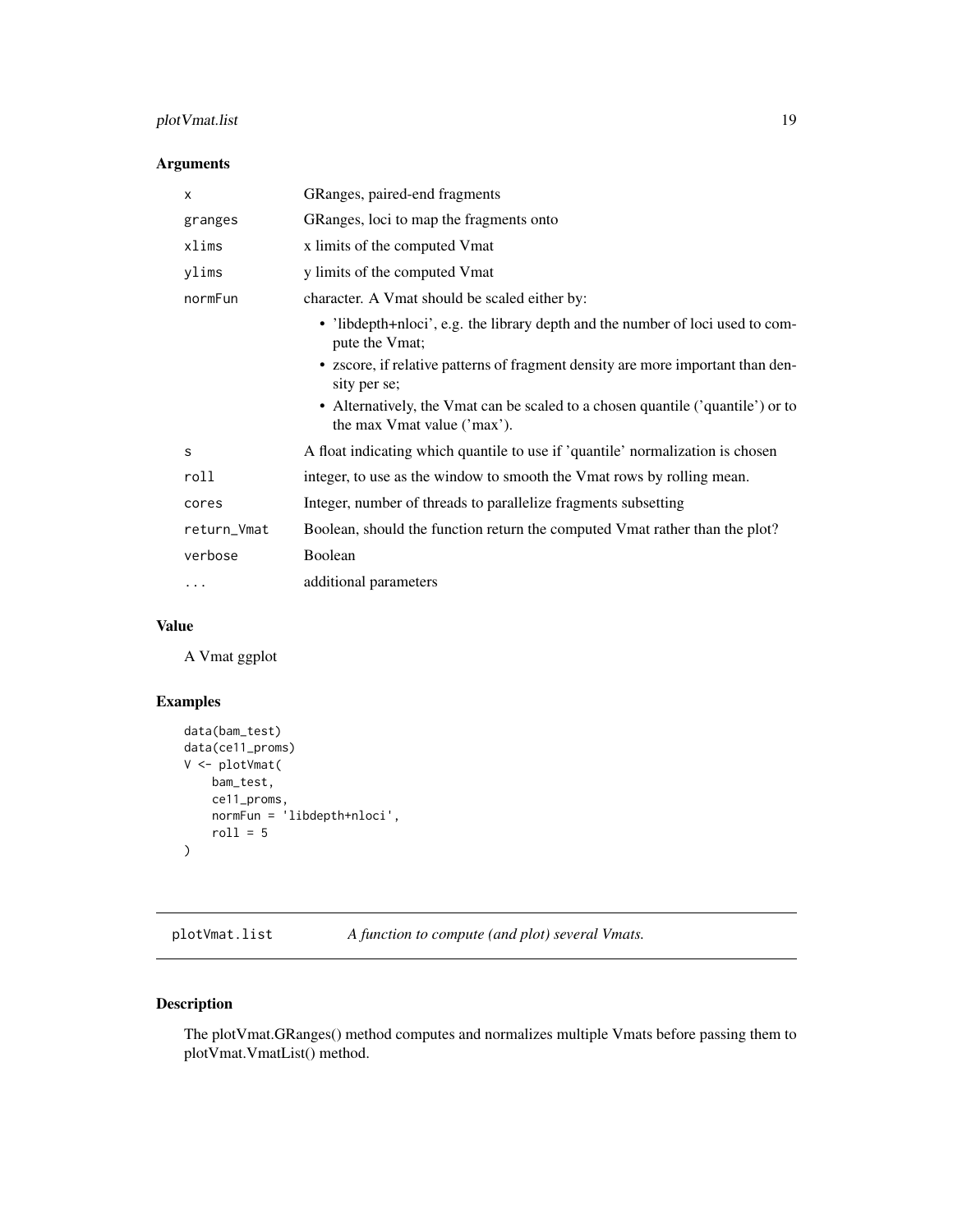# Usage

```
## S3 method for class 'list'
plotVmat(
  x,
  cores = 1,
  cores_subsetting = 1,
  nrow = NULL,ncol = NULL,xlims = c(-250, 250),
  ylims = c(50, 300),normFun = "libdepth+nloci",
  s = 0.95,roll = 3,return_Vmat = FALSE,
  verbose = 1,
  ...
\mathcal{L}
```
# Arguments

| X                | list Each element of the list should be a list containing paired-end fragments and<br>GRanges of interest.     |
|------------------|----------------------------------------------------------------------------------------------------------------|
| cores            | Integer, number of cores to parallelize the plots                                                              |
| cores_subsetting |                                                                                                                |
|                  | Integer, number of threads to parallelize fragments subsetting                                                 |
| nrow             | Integer, how many rows in facet?                                                                               |
| ncol             | Integer, how many cols in facet?                                                                               |
| xlims            | x limits of the computed Vmat                                                                                  |
| ylims            | y limits of the computed Vmat                                                                                  |
| normFun          | character. A Vmat should be scaled either by:                                                                  |
|                  | • 'libdepth+nloci', e.g. the library depth and the number of loci used to com-<br>pute the Vmat;               |
|                  | • zscore, if relative patterns of fragment density are more important than den-<br>sity per se;                |
|                  | • Alternatively, the Vmat can be scaled to a chosen quantile ('quantile') or to<br>the max Vmat value ('max'). |
| S                | A float indicating which quantile to use if 'quantile' normalization is chosen                                 |
| roll             | integer, to use as the window to smooth the Vmat rows by rolling mean.                                         |
| return_Vmat      | Boolean, should the function return the computed Vmat rather than the plot?                                    |
| verbose          | Boolean                                                                                                        |
| $\cdots$         | additional parameters                                                                                          |

#### Value

A list of Vmat ggplots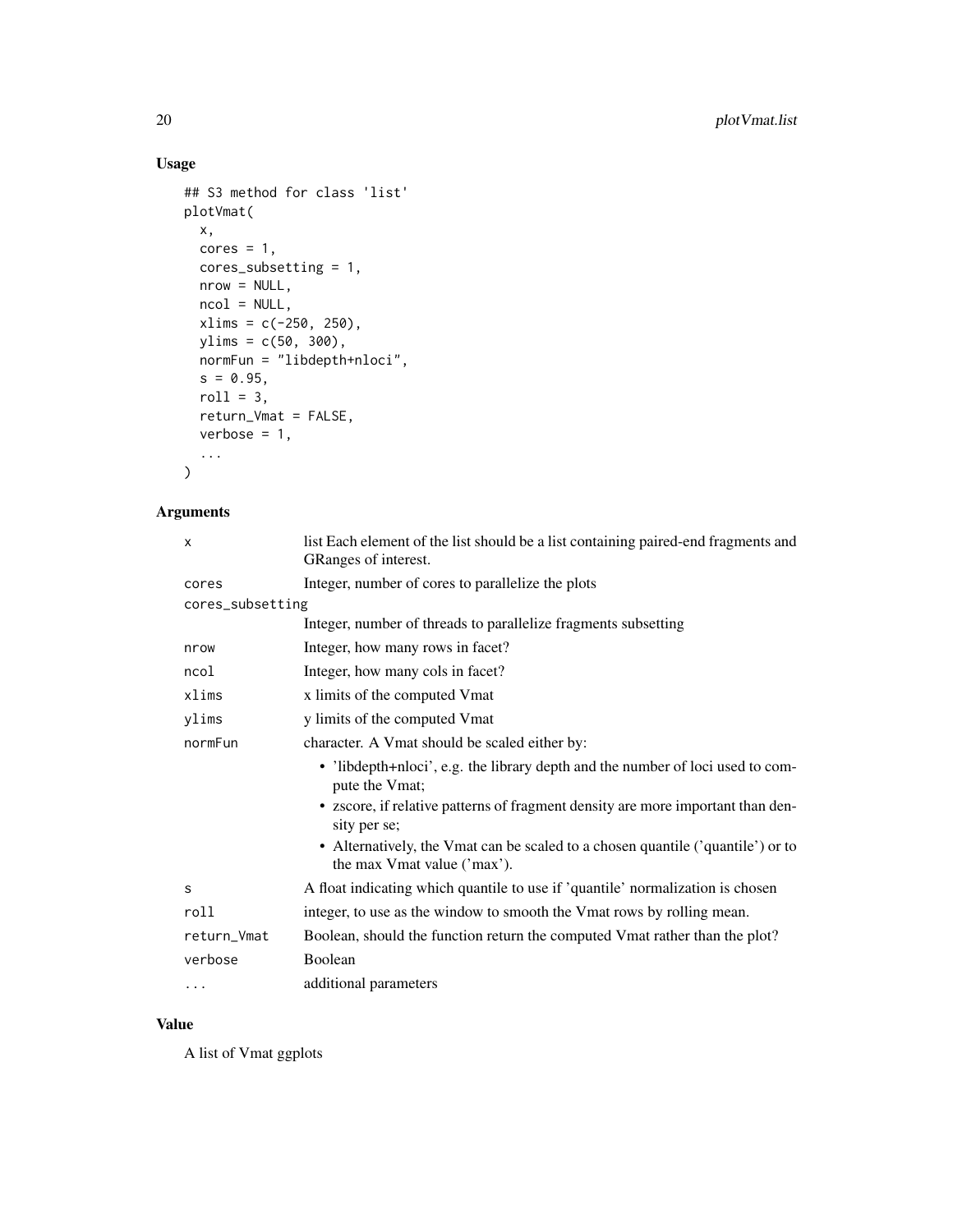# <span id="page-20-0"></span>plotVmat.Vmat 21

# Examples

```
data(bam_test)
data(ce11_proms)
list_params <- list(
    'germline' = list(
        bam_test,
        ce11_proms[ce11_proms$which.tissues == 'Germline']
    ),
    'muscle' = list(
        bam_test,
        ce11_proms[ce11_proms$which.tissues == 'Muscle']
   )
)
V <- plotVmat(
   list_params,
   normFun = 'libdepth+nloci',
   roll = 5)
```
plotVmat.Vmat *A function to plot a computed Vmat*

#### Description

The plotVmat.Vmat() method forwards the Vmat to plotVmat.default().

#### Usage

## S3 method for class 'Vmat' plotVmat(x, ...)

#### Arguments

| x       | A computed Vmat (ideally, should be normalized) |
|---------|-------------------------------------------------|
| $\cdot$ | additional parameters                           |

#### Value

A Vmat ggplot

# Examples

```
data(bam_test)
data(ce11_proms)
V <- plotVmat(
   bam_test,
   ce11_proms,
   normFun = 'libdepth+nloci',
   return_Vmat = TRUE
```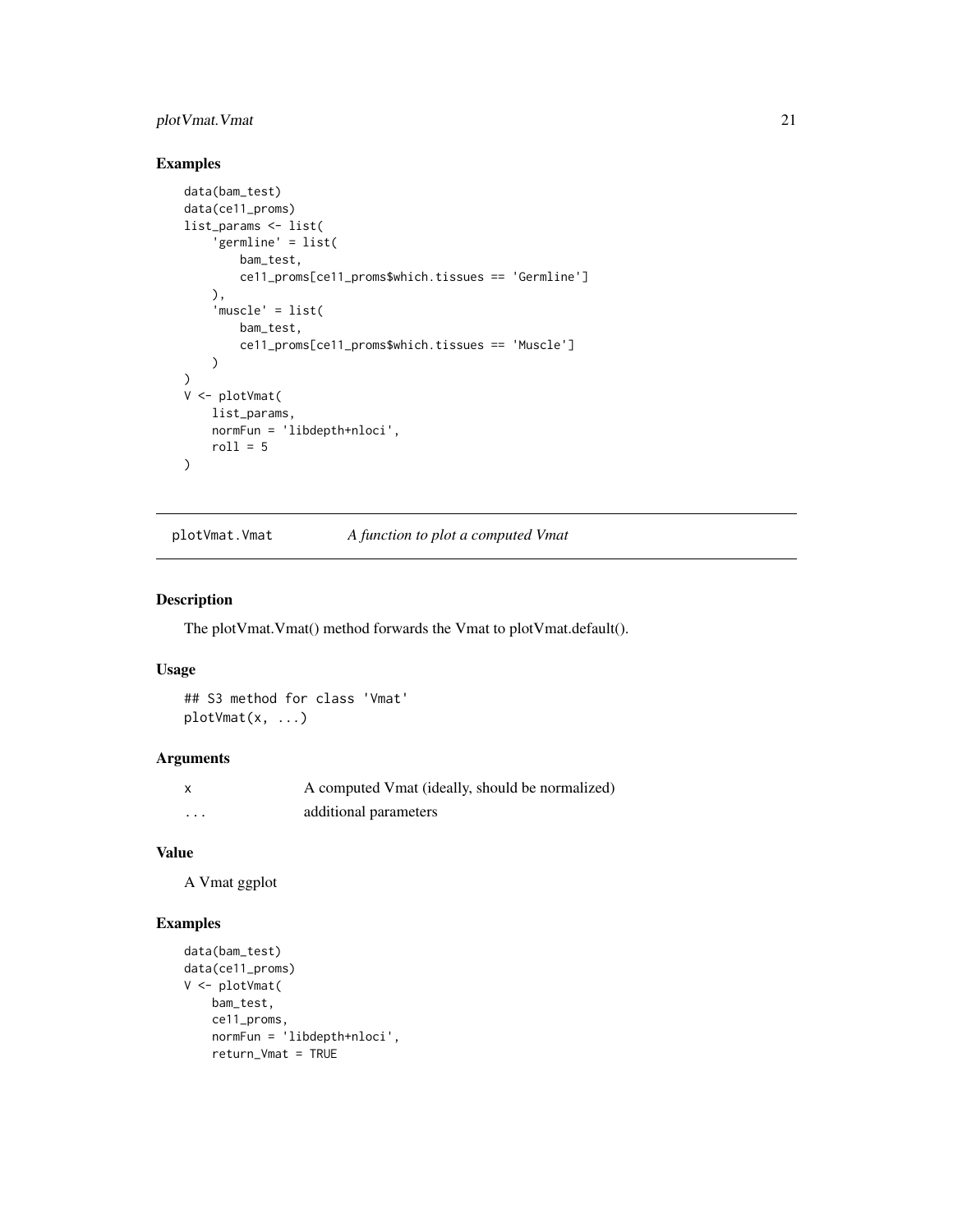```
)
plotVmat(V)
```
plotVmat.VmatList *A function to plot a computed VmatList*

#### Description

The plotVmat.VmatList() method forwards the Vmat to plotVmat.default().

# Usage

```
## S3 method for class 'VmatList'
plotVmat(x, nrow = NULL, ncol = NULL, dir = "v", ...)
```
#### Arguments

| x    | A VmatList (output of plotVmat.list()) |
|------|----------------------------------------|
| nrow | Integer, how many rows in facet?       |
| ncol | Integer, how many cols in facet?       |
| dir  | str, direction of facets?              |
|      | additional parameters                  |

#### Value

A Vmat ggplot

# Examples

```
data(bam_test)
data(ce11_proms)
list_params <- list(
    'germline' = list(
       bam_test,
       ce11_proms[ce11_proms$which.tissues == 'Germline']
   ),
    'muscle' = list(
       bam_test,
        ce11_proms[ce11_proms$which.tissues == 'Muscle']
   )
\lambdaV <- plotVmat(
    list_params,
   normFun = 'libdepth+nloci',
   roll = 5)
```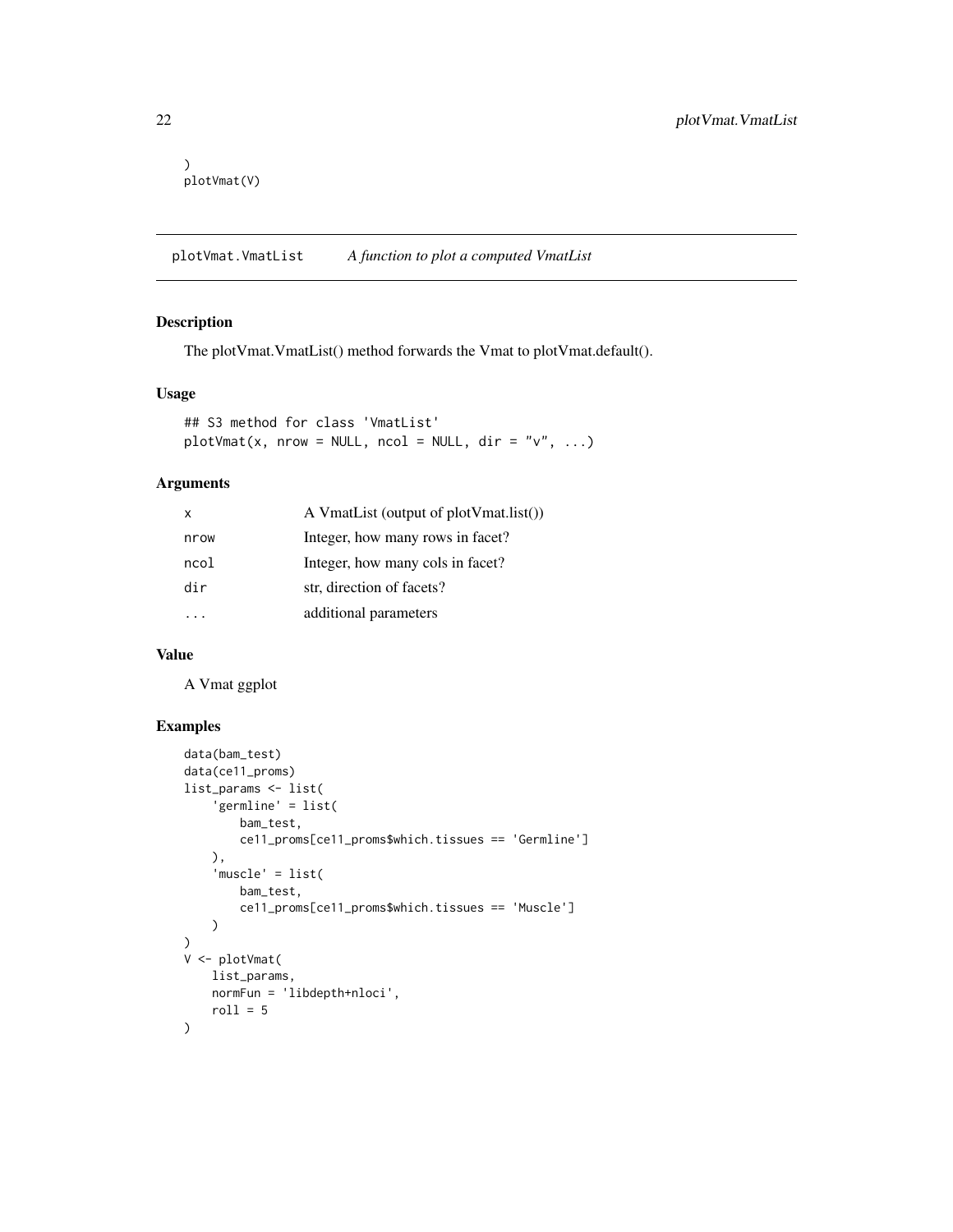<span id="page-22-0"></span>REB1\_sacCer3 *REB1\_sacCer3*

#### Description

Genomic loci with a REB1 binding motifs according to http://jaspar.genereg.net/api/v1/matrix/MA0363.1.jaspar. PWM and scanning done with TFBSTools.

#### Usage

data(REB1\_sacCer3)

#### Format

An object of class "GRanges".

#### References

Rossi, Lai & Pugh 2018 Genome Research

#### Examples

data(REB1\_sacCer3) REB1\_sacCer3

sampleGRanges *A function to sample GRanges from GRanges*

#### Description

This function takes a given GRanges and returns another GRanges object. The new GRanges has the same number of ranges and the same chromosome, width and strand distributions than the original GRanges.

```
sampleGRanges(
 x,
 n = NULL,width = NULL,
 exclude = FALSE,
  avoid_overlap = FALSE
)
```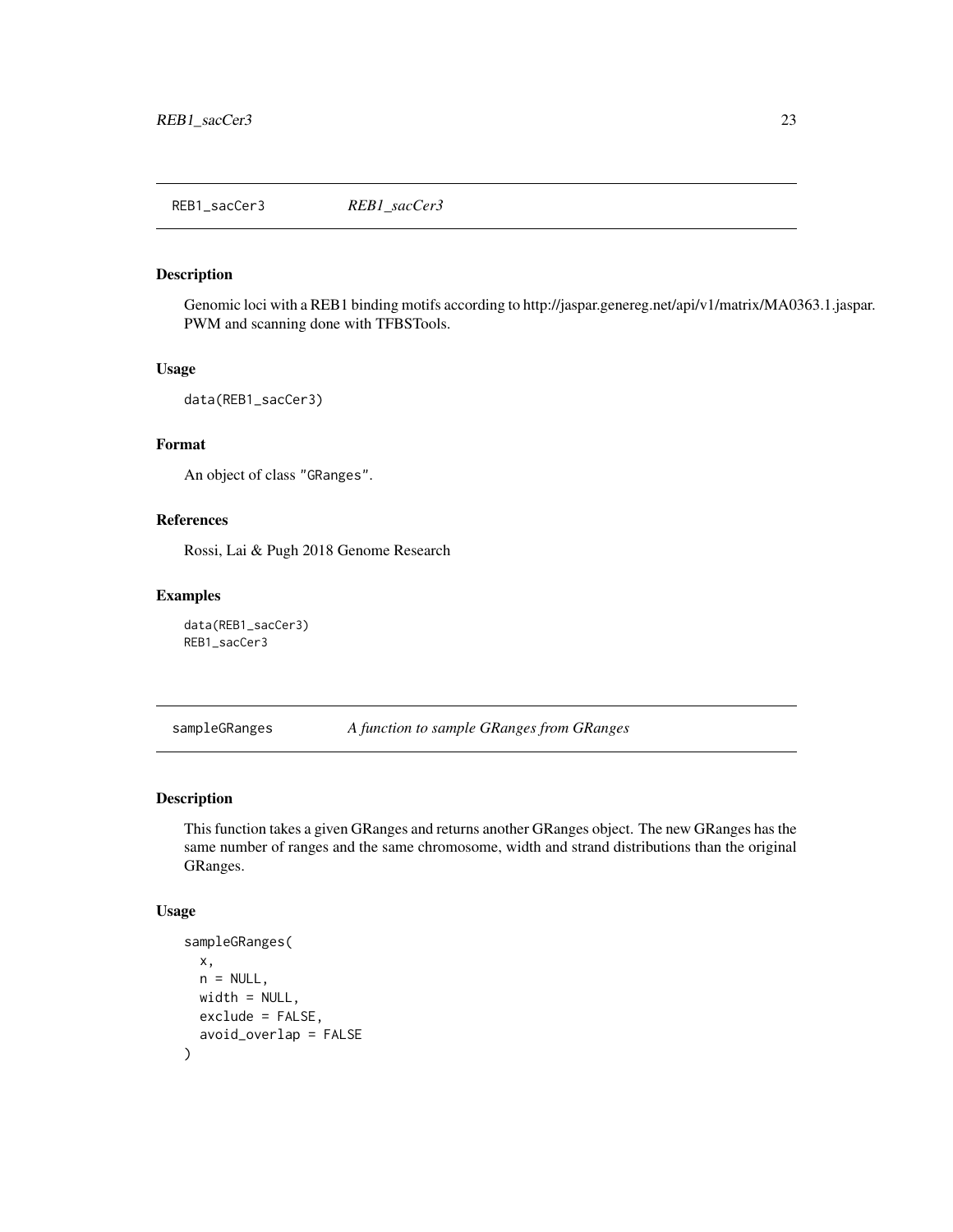# <span id="page-23-0"></span>Arguments

| $\mathsf{x}$  | <b>GRanges</b> object                                   |
|---------------|---------------------------------------------------------|
| n             | Integer, number of sampled GRanges                      |
| width         | Integer, width of sampled GRanges                       |
| exclude       | Boolean, should the original GRanges be excluded?       |
| avoid_overlap | Boolean, should the sampled GRanges not be overlapping? |

# Value

A GRanges object of length n

#### Examples

```
data(ce11_proms)
sampleGRanges(ce11_proms, 100)
```
sampleGRanges.GRanges *A function to sample GRanges within GRanges*

# Description

This function takes a given GRanges and returns another GRanges object. The new GRanges has the same number of ranges and the same chromosome, width and strand distributions than the original GRanges.

#### Usage

```
## S3 method for class 'GRanges'
sampleGRanges(
 x,
 n = NULL,width = NULL,
 exclude = FALSE,
 avoid_overlap = FALSE
\mathcal{L}
```

| X             | <b>GRanges object</b>                                   |
|---------------|---------------------------------------------------------|
| n             | Integer, number of sampled GRanges                      |
| width         | Integer, width of sampled GRanges                       |
| exclude       | Boolean, should the original GRanges be excluded?       |
| avoid_overlap | Boolean, should the sampled GRanges not be overlapping? |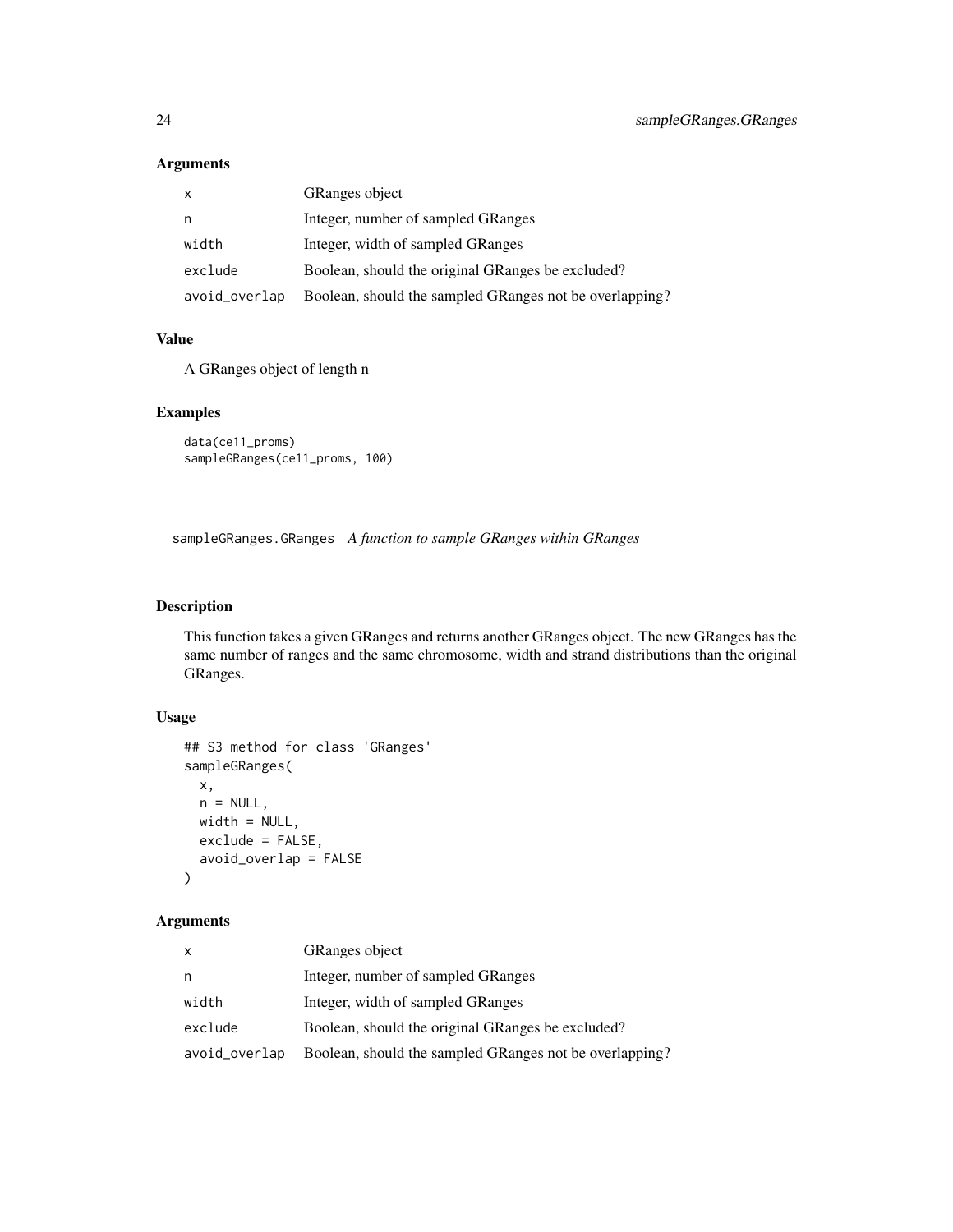# <span id="page-24-0"></span>shiftATACGranges 25

# Value

A GRanges object of length n

#### Examples

```
data(ce11_proms)
sampleGRanges(ce11_proms, 100)
```
shiftATACGranges *A function to shift GRanges fragments by 5/-4. This is useful when dealing with fragments coming from ATAC-seq.*

# Description

A function to shift GRanges fragments by 5/-4. This is useful when dealing with fragments coming from ATAC-seq.

#### Usage

```
shiftATACGranges(g, pos\_shift = 4, neg\_shift = 5)
```
#### Arguments

|           | GRanges of ATAC-seq fragments                                              |
|-----------|----------------------------------------------------------------------------|
| pos_shift | Integer. How many bases should fragments on direct strand be shifted by?   |
| neg_shift | Integer. How many bases should fragments on negative strand be shifted by? |

# Value

A GRanges object containing fragments from the input .bam file.

# Examples

```
data(bam_test)
shiftATACGranges(bam_test)
```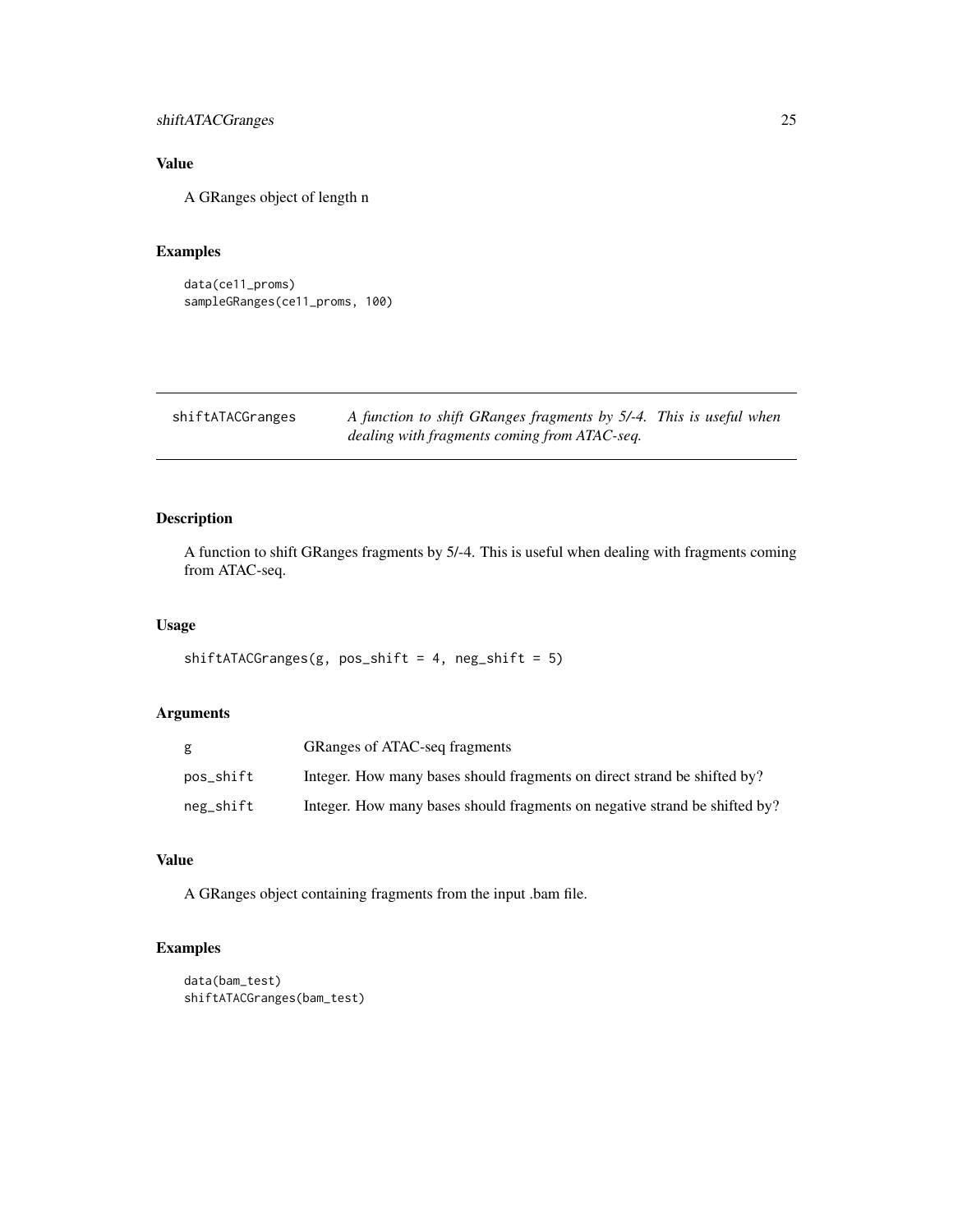<span id="page-25-0"></span>

#### Description

This function works on a Vmat (the output of computeVmat()). It shuffles the matrix to randomize the fragment densities.

#### Usage

shuffleVmat(Vmat)

# Arguments

Vmat A Vmat, usually output of compute Vmat

# Value

A shuffled Vmat object

#### Examples

```
data(bam_test)
data(ce11_all_REs)
Vmat <- computeVmat(bam_test, ce11_all_REs)
Vmat <- shuffleVmat(Vmat)
```
theme\_ggplot2 *Personal ggplot2 theming function, adapted from roboto-condensed at https://github.com/hrbrmstr/hrbrthemes/*

#### Description

Personal ggplot2 theming function, adapted from roboto-condensed at https://github.com/hrbrmstr/hrbrthemes/

```
theme_ggplot2(
 grid = TRUE,border = TRUE,
 base_family = ".
 base_size = 8,
 plot_title_family = base_family,
 plot_title_size = 12,
 plot_title_face = "plain",
 plot_title_margin = 5,
```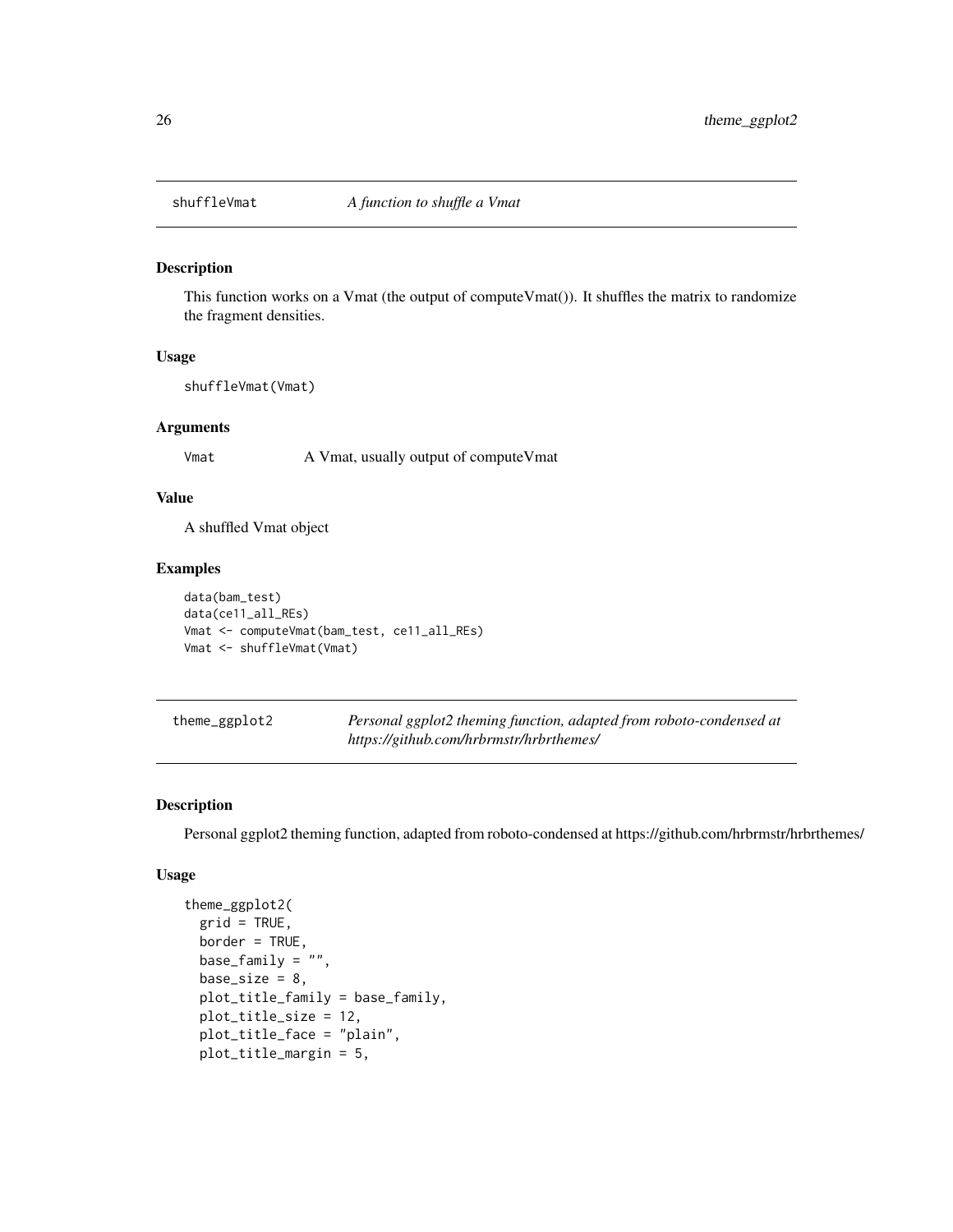# theme\_ggplot2 27

```
subtitle_size = 11,
subtitle_face = "plain",
subtitle_margin = 5,
strip_text_family = base_family,
strip_text_size = 10,
strip_text_face = "bold",
caption_size = 9,
caption_face = "plain",
caption_margin = 3,
axis_text_size = base_size,
axis_title_family = base_family,
axis_title_size = 9,
axis_title_face = "plain",
axis_title_just = "rt",
panel_spacing = grid::unit(2, "lines"),
grid_col = "#cccccc",
plot_margin = margin(12, 12, 12, 12),
axis\_col = "#ccccccc",axis = FALSE,ticks = FALSE
```
# Arguments

)

| grid                                                | panel grid ('TRUE', 'FALSE', or a combination of 'X', 'x', 'Y', 'y') |  |
|-----------------------------------------------------|----------------------------------------------------------------------|--|
| border                                              | border if 'TRUE' add border                                          |  |
| base_family, base_size                              |                                                                      |  |
|                                                     | base font family and size                                            |  |
|                                                     | plot_title_family, plot_title_face,                                  |  |
|                                                     | plot title family, face                                              |  |
|                                                     | plot_title_size, plot_title_margin,                                  |  |
|                                                     | plot title size and margin                                           |  |
| subtitle_face, subtitle_size                        |                                                                      |  |
|                                                     | plot subtitle family, face and size                                  |  |
| subtitle_margin                                     |                                                                      |  |
|                                                     | plot subtitle margin bottom (single numeric value)                   |  |
|                                                     | strip_text_family, strip_text_face, strip_text_size                  |  |
|                                                     | facet label font family, face and size                               |  |
| caption_face, caption_size, caption_margin          |                                                                      |  |
|                                                     | plot caption family, face, size and margin                           |  |
|                                                     | axis_text_size font size of axis text                                |  |
| axis_title_family, axis_title_face, axis_title_size |                                                                      |  |
|                                                     | axis title font family, face and size                                |  |
| axis_title_just                                     |                                                                      |  |
|                                                     | axis title font justification kone of '[blmcrt]'                     |  |
|                                                     | panel_spacing panel spacing (use 'unit()')                           |  |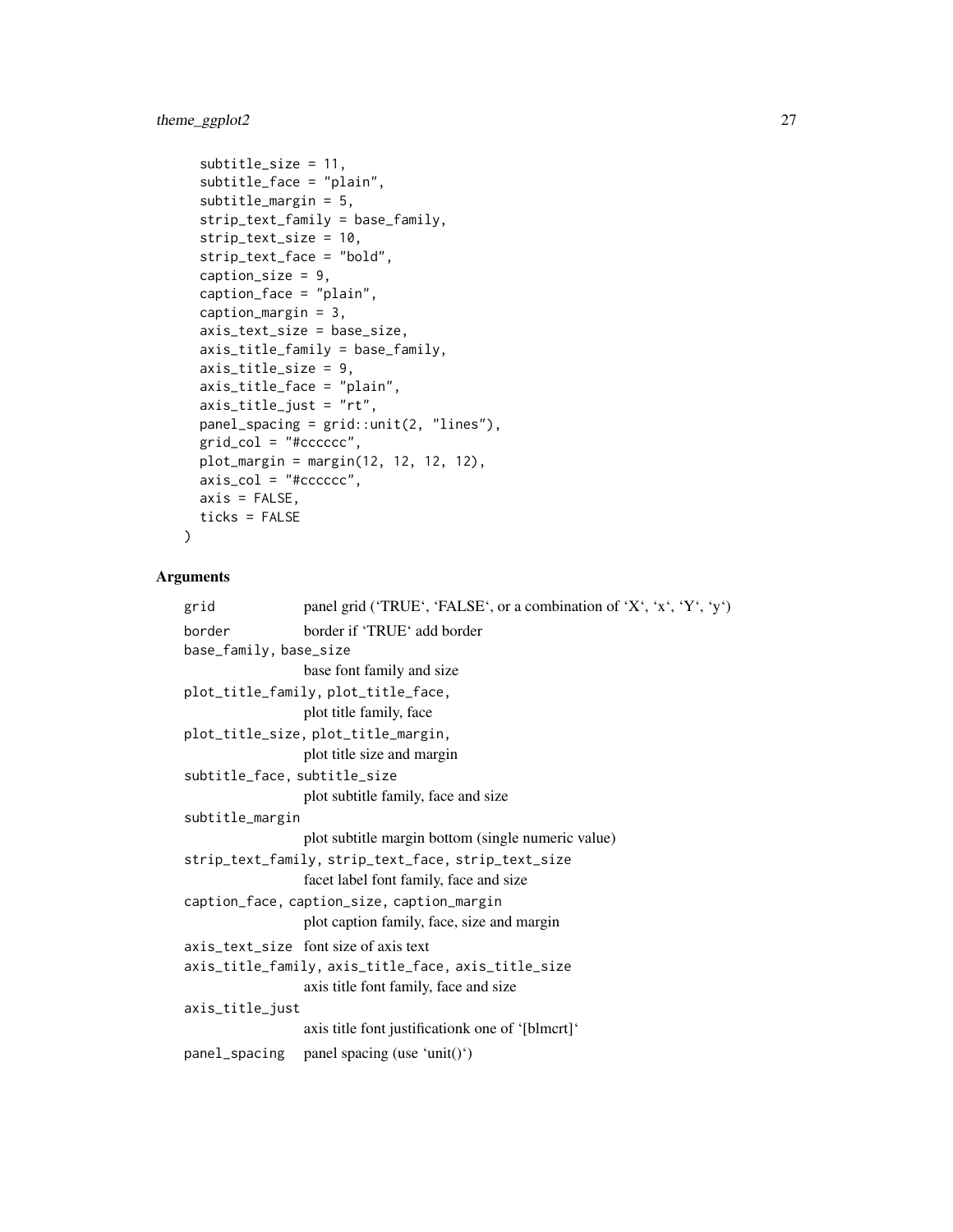| grid_col    | grid color                                   |
|-------------|----------------------------------------------|
| plot_margin | plot margin (specify with [ggplot2::margin]) |
| axis_col    | axis color                                   |
| axis        | add x or y axes? 'TRUE', 'FALSE', "'xy'"     |
| ticks       | ticks if 'TRUE' add ticks                    |

# Value

theme A ggplot theme

# Examples

library(ggplot2)

```
ggplot(mtcars, aes(mpg, wt)) +
 geom_point() +
 labs(x="Fuel effiency (mpg)", y="Weight (tons)",
      title="Seminal ggplot2 scatterplot example") +
 theme_ggplot2()
```